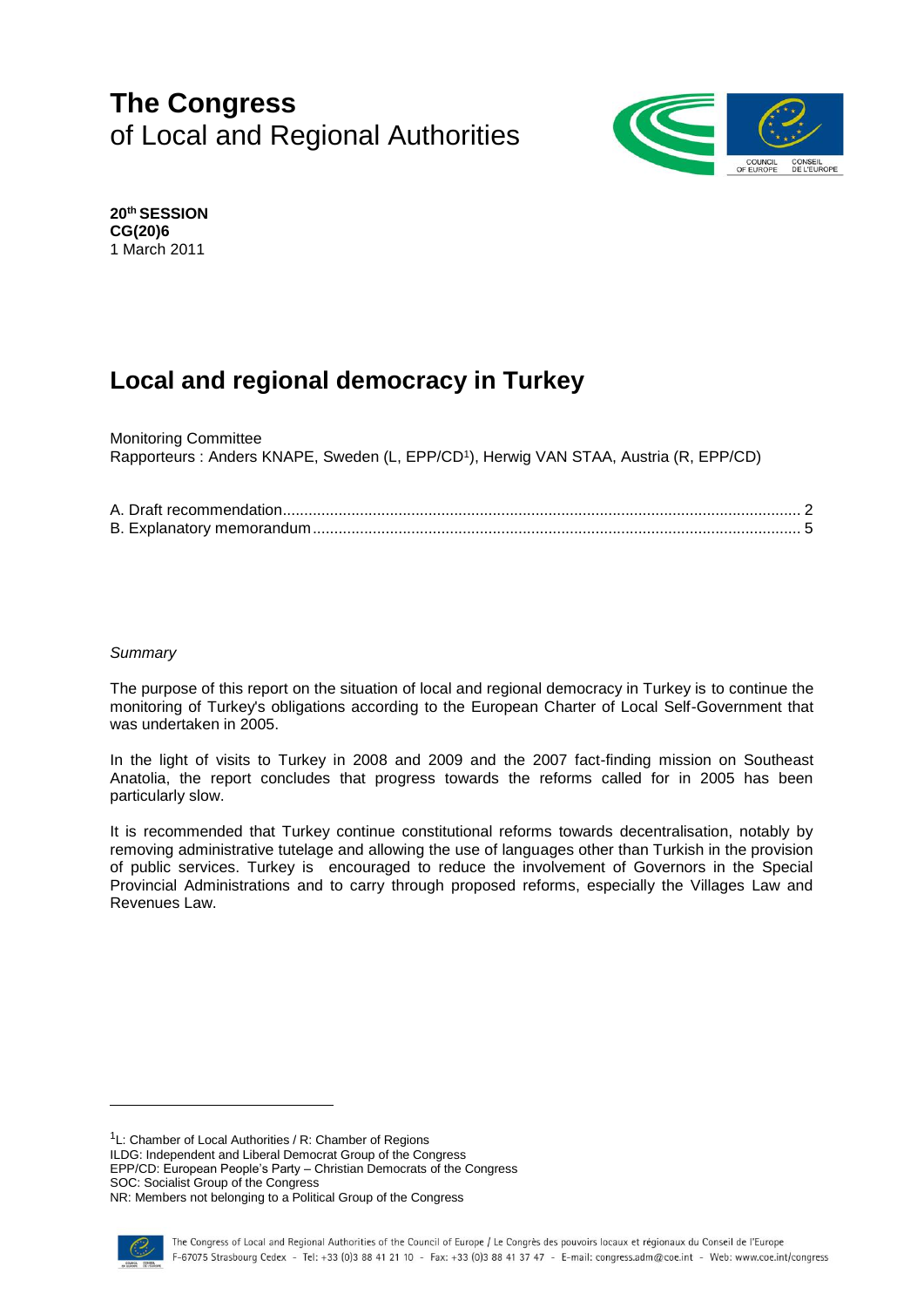# <span id="page-1-0"></span>**A. DRAFT RECOMMENDATION**<sup>2</sup>

1. The Congress of Local and Regional Authorities of the Council of Europe recalls that Turkey has been a member of the Council of Europe since 9 August 1949 and ratified the European Charter of Local Self-Government on 9 December 1992, with accession taking effect on 1 April 1993;

2. Refers to:

*a.* Article 2 para. 1b, of Statutory Resolution CM/Res(2007)6, which provides that one of the functions of the Congress is "to submit proposals to the Committee of Ministers in order to promote local and regional democracy";

*b.* Article 2, para. 3 of Statutory Resolution CM/Res(2007)6, which provides that "The Congress shall prepare on a regular basis country-by-country reports on the situation of local and regional democracy in all member states and in states which have applied to join the Council of Europe, and shall ensure, in particular, that the principles of the European Charter of Local Self-Government are implemented";

*c.* Congress Resolution 299 (2010), which states that the Congress will use the Council of Europe Reference Framework for Regional Democracy in its monitoring activities;

3. Recalls that the state of local and regional democracy in Turkey has been the object of a number of monitoring and fact-finding missions conducted by the Congress which have produced the Report<sup>3</sup> and Recommendation 29 of 1997; an Information Report<sup>4</sup> in 2001, a Report<sup>5</sup> and Recommendation 176 of 2005 and the Information Report CG/INST (8) 27 in 2001. In addition, a special Congress fact-finding delegation went to Turkey in 2007 to investigate the situation in Sur/Diyarbakir and this resulted in Recommendation 229 (2007);

4. Takes note of the monitoring report on local and regional democracy in Turkey (CG/MON(19)5REV1) drawn up by the rapporteurs Mr Anders Knape (Sweden, L, EPP/CD), Vice President of the Congress, and Mr Herwig van Staa (Austria, R, EPP/CD), Chairman of the Institutional Committee<sup>6</sup> of the Chamber of Regions, following three official visits to Turkey from 25 to 27 February 2008, 12 to 14 January 2009 and 10 to 11 May 2010. The rapporteurs were assisted in their task by Professor Chris Himsworth, consultant, Vice-Chairman of the Group of Independent Experts on the European Charter of Local Self-Government;

l

N.B.: The names of members who took part in the vote are in italics.

Secretariat of the Committee : S. Poirel, S. Cankocak and L. Nikoghosyan

 $3$  CG(4) 3 Part II.

<sup>4</sup> CG/INST(8) 27.

 $5$  CG(12) 25.

<sup>&</sup>lt;sup>2</sup> Preliminary draft recommendation approved by the Monitoring Committee on 17 February 2011.

Members of the Committee:

*L. O. Molin* (President), *M. Abuladze, U. Aldegren*, K. Andersen, L. Avetyan (alternate: *E. Yeritsyan*), *A. Babayev*, M. Barcina Angulo, *V. Belikov*, G. Bergemann (alternate: *C. Vossschulte*), *M. Bespalova,* P. Bosch I Codola, *Z. Broz*, *A. Buchmann,* X. Cadoret, M. Capdevila Allares, S. Carugo, *D. Chichinadze*, *I. Ciontoloi*, B. Collin-Langen, *M. Cools*, J. Costa, *D. Çukur*, L. Dellai, M. De Lamotte, *G. Doğanoglu*, M. Fabbri, M. Gaju, V. Gebel, *G. Geguzinskas*, S. Glavak, *S. Guckian*, *M. Guegan*, M. Gulevskiy, H. Halldorsson, D. Heatley, J. Hepburn, *B. Hirs*, *J. Hlinka*, C. Hughes, *A. Ibrahimov*, J. Jalinska (alternate: *M. Juzupa*), *S. James*, A. Jaunsleinis (alternate: *N. Stepanovs*), *M. Jegeni Yıldız*, *J-P Klein,* I. Kulichenko, O*. Arild Kvalöy*, J. Landberg (alternate: *M. Juhkami*), *F. Lec*, *J-P Liouville*, I. Loizidou, M. Magomedov, P. Mangin (alternate: *J-M Belliard*), T. Margaryan, G. Marsan, H. Marva, V. Mc Hugh, M. Merrild, *I. Micallef*, I. Michas, T. Mikus, K. Miskiniene, G*. Mosler-Törnström, A. Muzio*, A. Ocana Rabadan, V. Oluiko, R. Paita, G. Pieper, *H. Pihlajasaari*, *G. Pinto*, C. Raduleschu, R. Rautava (alternate: *S. Ruponen*), *H. Richtermocova*, A. Rokofillou, *D. Ruseva*, S. Sallaku, V. Salygin, *V. Sau*, *J. Sauwens*, P. Schowtka, W. Schuster, D. Shakespeare, P. Shatri, M. Tamilos, A. Torres Pereira, *V. Udovychenko*, *A. Ugues*, G. Ugulava (alternate: *P. Zambakhidze*), A. Uss, V. Varnavskiy (alternate: *A. Borisov*), P. Van Der Velden, L. Vennesland, *L. Verbeek*, H. Weninger, K. Whitmore, J. Wienen, U. Wüthrich-Pelloli, N. Zeybekci, J. Zimola, *D. Zmegac*.

 $6$  Following the Congress reform, the monitoring activities carried out by this Committee were taken over by the Monitoring Committee set up on 1<sup>st</sup> December 2010.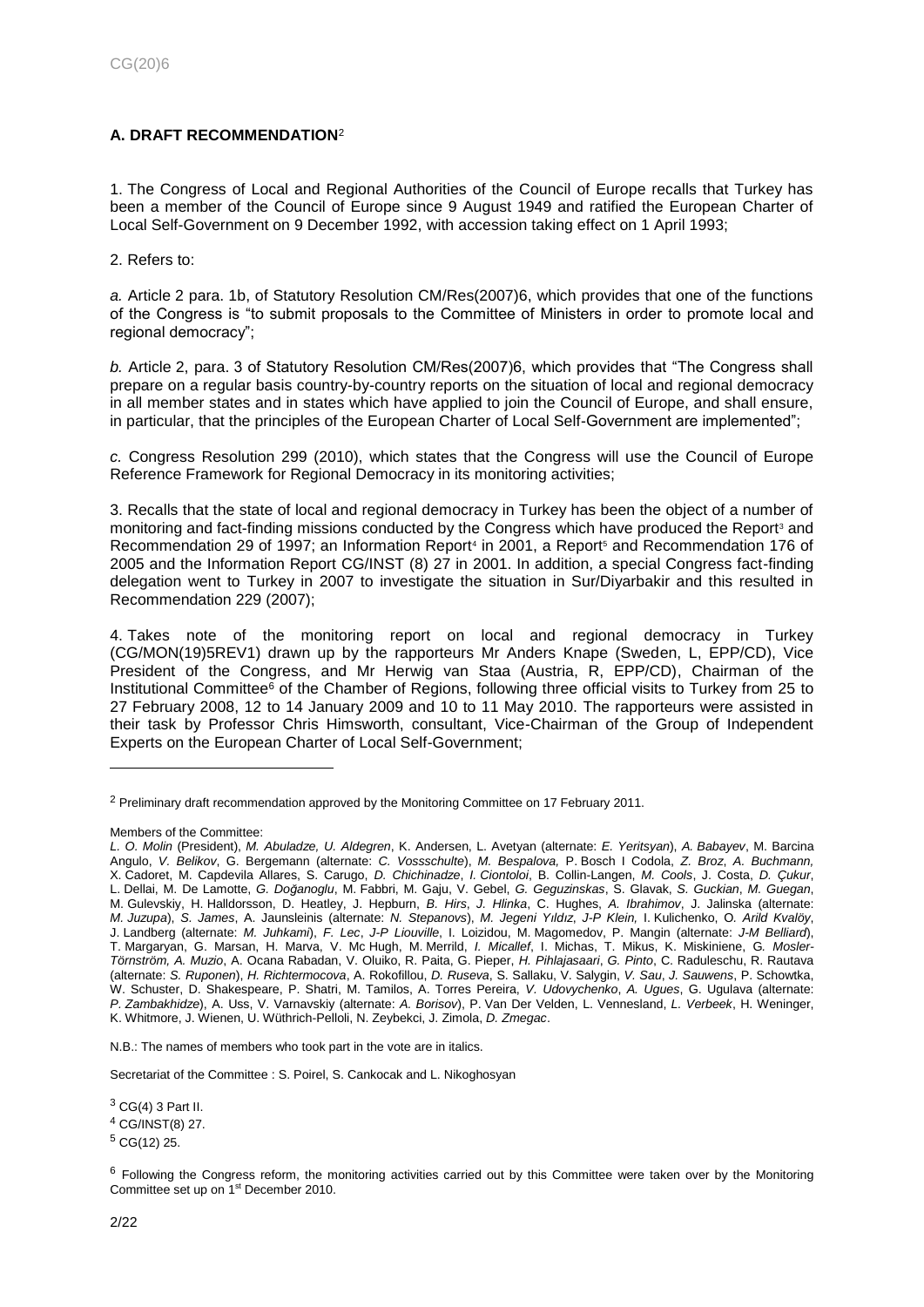5. Thanks the governmental authorities, the Turkish Congress delegation and its Secretariat, elected representatives of municipalities of Turkey, the Turkish Union of Municipalities and the representatives of the Marmara Union of Municipalities, academics and representatives of political parties, nongovernmental organisations and the international community in the country for the information provided and comments made during and after their meetings with the delegation;

6. Acknowledges the commitment by the Turkish government towards institutional change until 2005 and the legislative reforms carried out and started in this context and the fact that some of the reform projects have been continued;

7. Acknowledges the Turkish government's commitment to address the Kurdish issue through its Democratic Initiative.

8. Notes with regret the following problems in the functioning of local and regional democracy in Turkey:

*a.* the period of rapid legislative developments in 2004-2005 has been followed by a period of reduced activity and the pace of reforming change in the field of local and regional democracy has slowed;

*b.* the provisions on administrative tutelage have been maintained in Article 127 of the Turkish Constitution and other laws and thus remain an obstacle to the general Turkish decentralisation project;

*c.* the way that the existing criminal and anti-terrorism legislation is being implemented has a disproportionately destructive effect on the functioning of local and regional democracy in Turkey and the human rights of local and regional elected representatives;

*d.* no steps have been taken to implement Congress Recommendation 229 (2007), namely to permit municipal councils to use languages other than Turkish in the provision of public services when appropriate and to reform the Municipality Law to allow mayors and municipal councils to take "political" decisions without fear of proceedings being taken against them;

*e.* the Additional Protocol to the European Charter of Local Self-Government on the right to participate in the affairs of a local authority, the Charter for Regional and Minority Languages and the Framework Convention for the Protection of National Minorities have not been signed and ratified by Turkey;

*f.* the new Villages Law has not yet been finalized despite the fact that many former municipalities have lost that status and become villages through the recent Law on Establishing Districts in the Borders of Metropolitan Municipalities and Making Amendments in Some Laws No. 5747 of 2008;

*g.* the law anticipated in 2005 on municipal revenues has not yet been enacted and the enactment of the more limited Law on Allocations from Tax Revenues under the General Budget to Special Provincial Administrations and Municipalities No.5779 has left municipalities even more heavily dependent upon centrally determined grants and introduced new financial disciplines;

*h.* the Special Provincial Administrations still have no access to any "own resources" for their funding which varies substantially from one province to another;

*i.* although the Governor has been removed from the presidency of the general council, his position remains distinctly anomalous as the chairman of the Special Provincial Administrations executive committee and puts the autonomy of provincial government into question in a situation where the Special Provincial Administration's chief executive is, in effect, an appointee of the central government;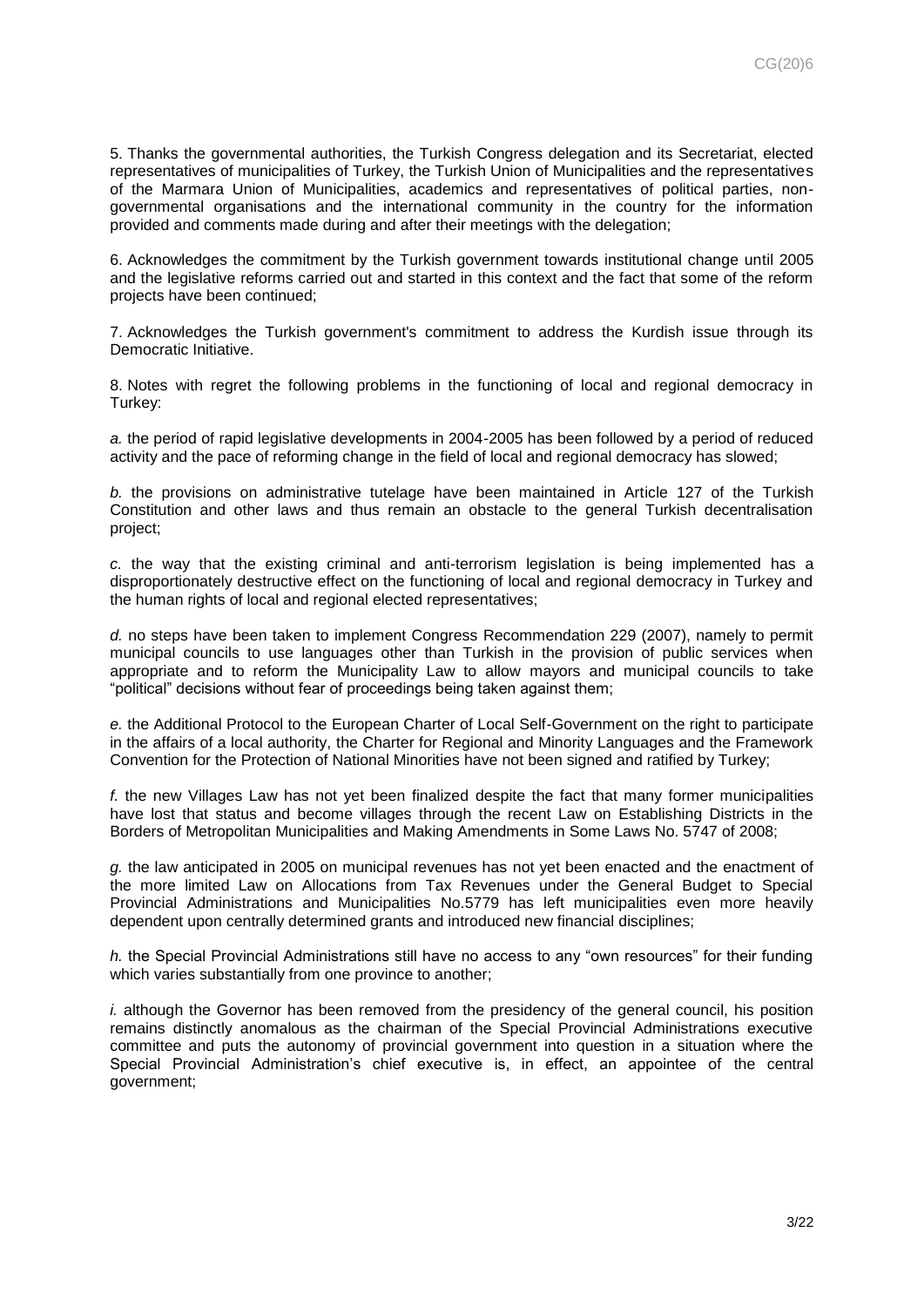*j.* due to the high degree of involvement of Governors in Special Provincial Administrations, Governors appear to be the representatives of their Special Provincial Administrations in the Union of Special Provincial Administrations;

*k.* the overlapping roles of officials who hold (or have held) office in the Ministry but also serve the Union and/or the Turkish Delegation to the Congress which may be reducing the institutional distance between the Ministry and municipalities and thus (adversely) affecting the distinctive relationship between the two;

*l.* although the decision-making bodies of the Union are democratically elected and allow different political parties to be represented, the statutory requirement that all municipalities be obliged to be members of the national Union of Turkish Municipalities has been maintained, lending it an undemocratic character in its removal of choice from individual municipalities and causing legitimate resentment in municipalities who feel that their particular interests and concerns are inadequately represented by the majority of member municipalities whose views they do not share;

9. *The Congress recommends that the Committee of Ministers* invite the Turkish authorities to:

*a.* take steps, as part of the efforts undertaken towards further Constitutional reform, which we are confident are continuing, to improve the constitutional environment for strengthening decentralisation in the country, including the abolition of administrative tutelage maintained by both the Constitution and other laws and the introduction of greater freedom to use languages of choice in the public services;

*b.* take steps, as part of the efforts undertaken towards reform of the institutions and procedures of the criminal and anti-terrorism law, to reduce the vulnerability of the system of local and regional democracy to the impingement on the human rights of local and regional elected representatives;

*c.* complete the drafting and enactment of the new Villages Law;

*d.* implement the proposals for a new Revenues Law in respect of municipalities, Special Provincial Administrations and villages;

*e.* pursue the Government's Democratic Initiative, and in this context to implement Congress Recommendation 229 (2007), namely to permit municipal councils to use languages other than Turkish in providing public services and to reform the Municipality Law to allow mayors and municipal councils to take "political" decisions without fear of proceedings being taken against them;

*f.* take the necessary steps to reduce the involvement of Governors in the work of Special Provincial Administrations and the influence of Governors over the Special Provincial Administrations operations. This should include a removal or at least reduction of their influence in the Union of Special Provincial Administrations;

*g.* amend the law to restrict the grounds on which Ministry approval of overseas links for municipalities and Special Provincial Administrations may be withheld;

*h.* consider the re-examination of Turkey's obligations under the Charter of Local Self-Government with a view to the removal of the reservations entered in respect of many of its terms;

*i.* take steps to sign and ratify the Additional Protocol to the European Charter of Local Self-Government on the right to participate in the affairs of a local authority (CETS No.207);

*j.* take steps to sign and ratify the Framework Convention for the Protection of National Minorities (CETS No.157);

*k.* take steps to sign and ratify the European Charter for Regional or Minority Languages (CETS No.148);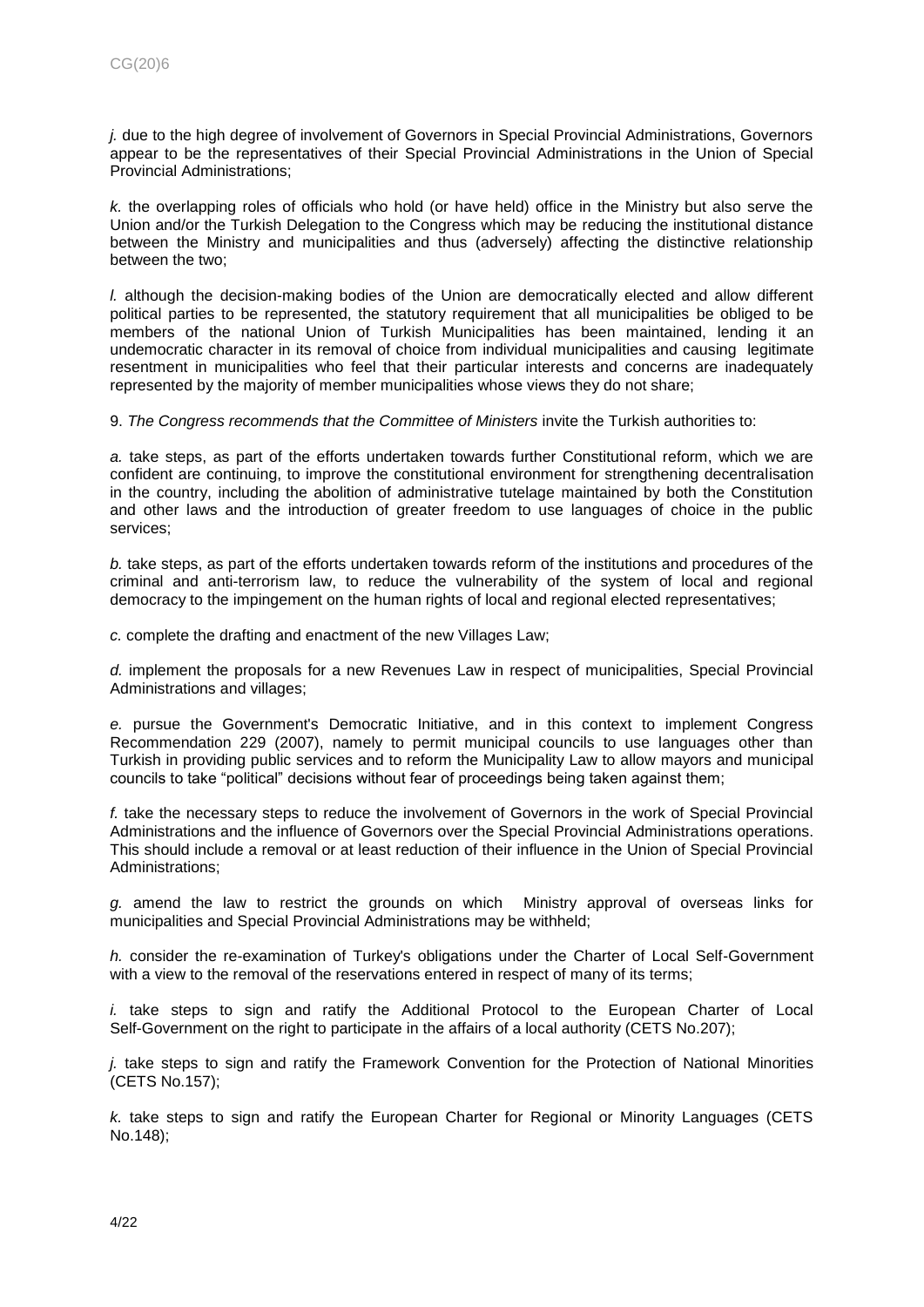*l.* take the lead in further encouraging, through its training programmes and other means, the strengthening and support for the decentralisation programme;

*m.* change the law which imposes on municipalities compulsory membership of the Union.

10. *The Congress recommends that the Union of Turkish Municipalities* take the lead in raising consciousness among its members in relation to their rights guaranteed under the Charter.

11. *It recommends that the Parliamentary Assembly* take account of the preceding observations and recommendations in monitoring the extent to which the commitments undertaken by Turkey have been honoured.

# <span id="page-4-0"></span>**B. EXPLANATORY MEMORANDUM**

## **Table of contents**

| II.  |                                                                                 |  |
|------|---------------------------------------------------------------------------------|--|
| III. | The report and recommendation of 2005 on local and regional democracy in Turkey |  |
|      |                                                                                 |  |
|      |                                                                                 |  |
|      |                                                                                 |  |
|      |                                                                                 |  |
|      |                                                                                 |  |
|      |                                                                                 |  |
|      |                                                                                 |  |
|      |                                                                                 |  |
|      |                                                                                 |  |
|      |                                                                                 |  |
|      |                                                                                 |  |
|      |                                                                                 |  |
| IV   |                                                                                 |  |
| V.   |                                                                                 |  |
|      |                                                                                 |  |

## <span id="page-4-1"></span>**I. Introduction**

1. According to Article 2.3 of Statutory Resolution CM/Res(2007)6 of the Committee of Ministers of the Council of Europe, the Congress of Local and Regional Authorities (hereinafter "the Congress") shall prepare monitoring reports on the situation of local and/or regional democracy in the member states and in states which have applied for membership, on a regular basis.<sup>7</sup> Monitoring standards are derived from the European Charter of Local Self-Government (CETS No.122). In respect of regional government, the Council of Europe's Reference Framework for Regional Democracy (November 2009)<sup>8</sup>, is also taken into account.

2. The state of local and regional democracy in Turkey has already been the object of a number of monitoring missions conducted by the Congress. These have produced the Report<sup>9</sup> and Recommendation 29 of 1997; an Information Report<sup>10</sup> in 2001 produced as a "Follow up" to

 $^7$  The Republic of Turkey joined the Council of Europe on 9 August 1949. It ratified the European Charter of Local Self-Government (hereinafter "the Charter") which came into force in respect of Turkey on 1 April 1993. It is represented in the Council of Europe's Congress of Local and Regional Authorities of Europe with 12 seats: six in the Chamber of Local Authorities and six in the Chamber of Regions.

<sup>&</sup>lt;sup>8</sup> This is not a binding text, but rather a set of guiding principles of regional democracy, adopted by the Council of Europe Conference of Ministers responsible for Local and Regional Government in Utrecht on 17 November 2009.

<sup>9</sup> CG(4)3 Part II.

<sup>10</sup> CG/INST(8)27.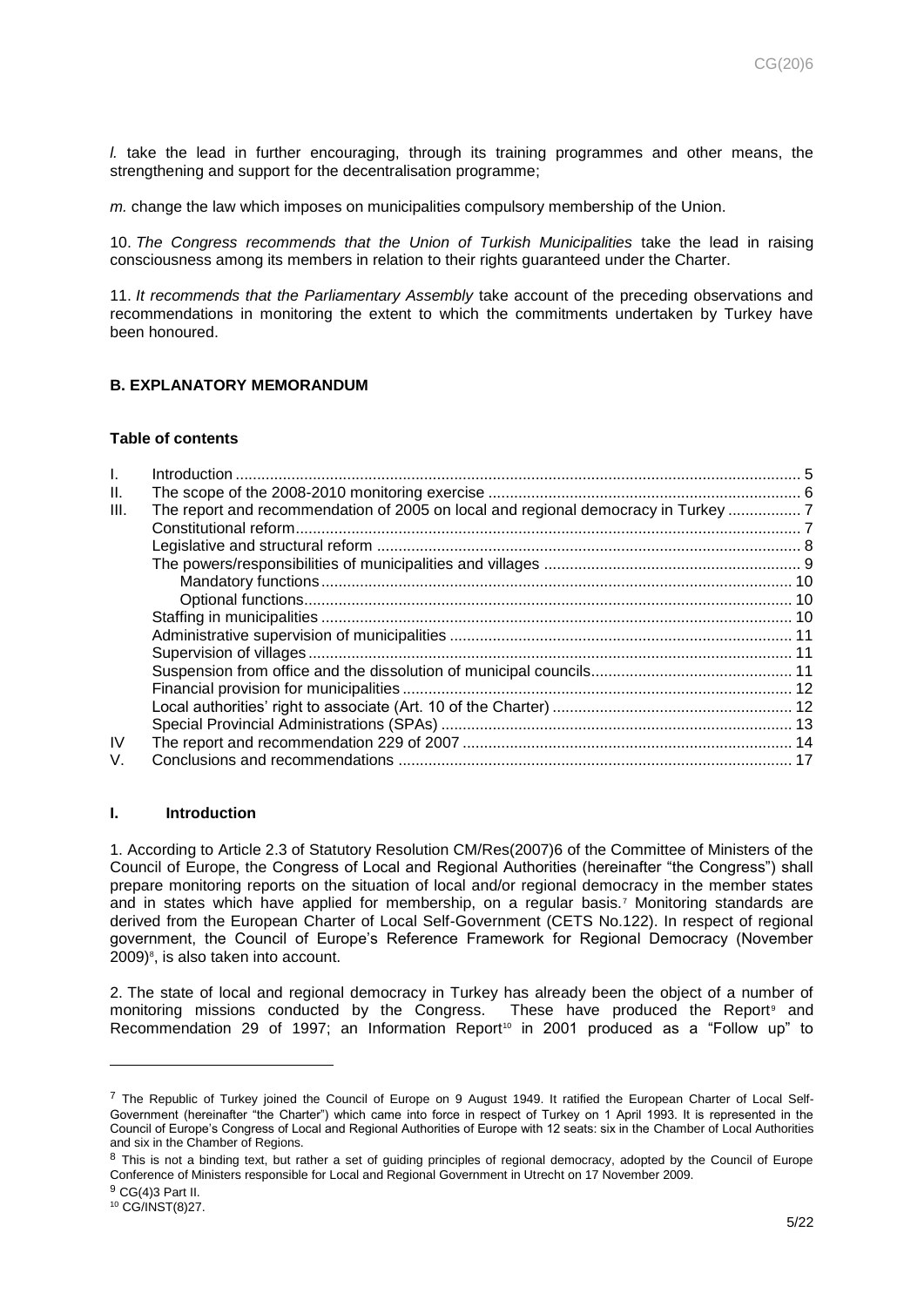Recommendation 29 (1997); and a Report<sup>11</sup> and Recommendation 176 of 2005. Although these monitoring projects all had the general purpose of examining the state of local and regional democracy in Turkey, a more specific recurring theme has been the particular conditions in the South-East of the country. These were a concern in the Report and Recommendation of 1997 and they, in large measure, prompted the need for the Information Report CG/INST(8)27 in 2001. In addition, a special Congress fact-finding delegation went to Turkey in 2007 to investigate the situation in Sur/Diyarbakir and this resulted in Recommendation 229 (2007).

3. In respect of the current monitoring process, Anders Knape (Sweden, EPP/CD) was reappointed as Rapporteur for local democracy and Hans-Ulrich Stöckling (Switzerland, ILDG) as Rapporteur for regional democracy. When Mr. Stöckling ceased to be a member of the Congress in November 2008, he was replaced as Rapporteur for regional democracy in Turkey by Herwig Van Staa (Austria, EPP/CD).

4. During their visits to Turkey in February 2008, January 2009 and May 2010, the Congress monitoring delegation met a number of representatives of the Turkish authorities at local, regional and central level (Government and Parliament), the national associations of the local and regional authorities (the Union of Municipalities and the Union of Special Provincial Administrations) as well as experts and representatives of non-governmental organisations and of the international community in Turkey (for detailed programmes of the three visits see appendix).

5. In carrying out their task, the Rapporteurs were assisted by Prof. Chris Himsworth, consultant (UK), Vice-Chairman of the Group of Independent Experts on the European Charter of Local Self-Government, and Tim Lisney (Congress Secretariat).

6. This report was prepared on the basis of the information received during the three visits to Turkey as well as on extracts from the relevant legislation and other information and documents provided by the representatives of the Turkish authorities, international organisations and experts.

7. The Rapporteurs wish to thank all those they met in Ankara and elsewhere in Turkey and others who supplied information essential to the preparation of this report. These include representatives of the Turkish Union of Municipalities and the Marmara Union of Municipalities, the Turkish Congress delegation to the Congress, the Provincial Council of Ankara, the Ministry of Interior, the Director General of Prisons, representatives of the four political parties currently represented in the National Parliament (the AKP, the CHP, the MHP and the BDP), the İstanbul Municipal Council and Ankara Metropolitan Municipality, the Turkish representative of the Group of Independent Experts on the European Charter of Local Self-Government and other academics from Ankara University and Marmara University İstanbul, the Human Rights Association of Turkey, the Mayor of Ankara, the Mayor of Diyarbakır, the Mayor of Sur municipality, the Governor of İstanbul and the Governor and Deputy Governor of Ankara, members of Parliament and the Head of the Turkish delegation to the Council of Europe's Parliamentary Assembly, representatives of Ayas municipality and Pınaryaka village, as well as representatives of several Embassies in Ankara.

# <span id="page-5-0"></span>**II. The scope of the 2008-2010 monitoring exercise**

8. The aim of this 2008-2010 review of the state of local and regional democracy in Turkey was to continue the monitoring of the implementation of the European Charter of Local Self-Government. This requires a structuring of the current report in a way which distinguishes between general matters and those based on the situation in South-East Anatolia. Thus, in section C, there is a brief recapitulation of the contents of the 2005 Report and Recommendation on the general state of local and regional democracy in Turkey followed by the findings produced by the delegation's 2008-2010 investigations. Then, in section D, there is a similar recapitulation of the contents of the 2007 Report and Recommendation together with the findings of the delegation's recent investigations. Section E contains some general concluding remarks.

<sup>11</sup> CG(12)25.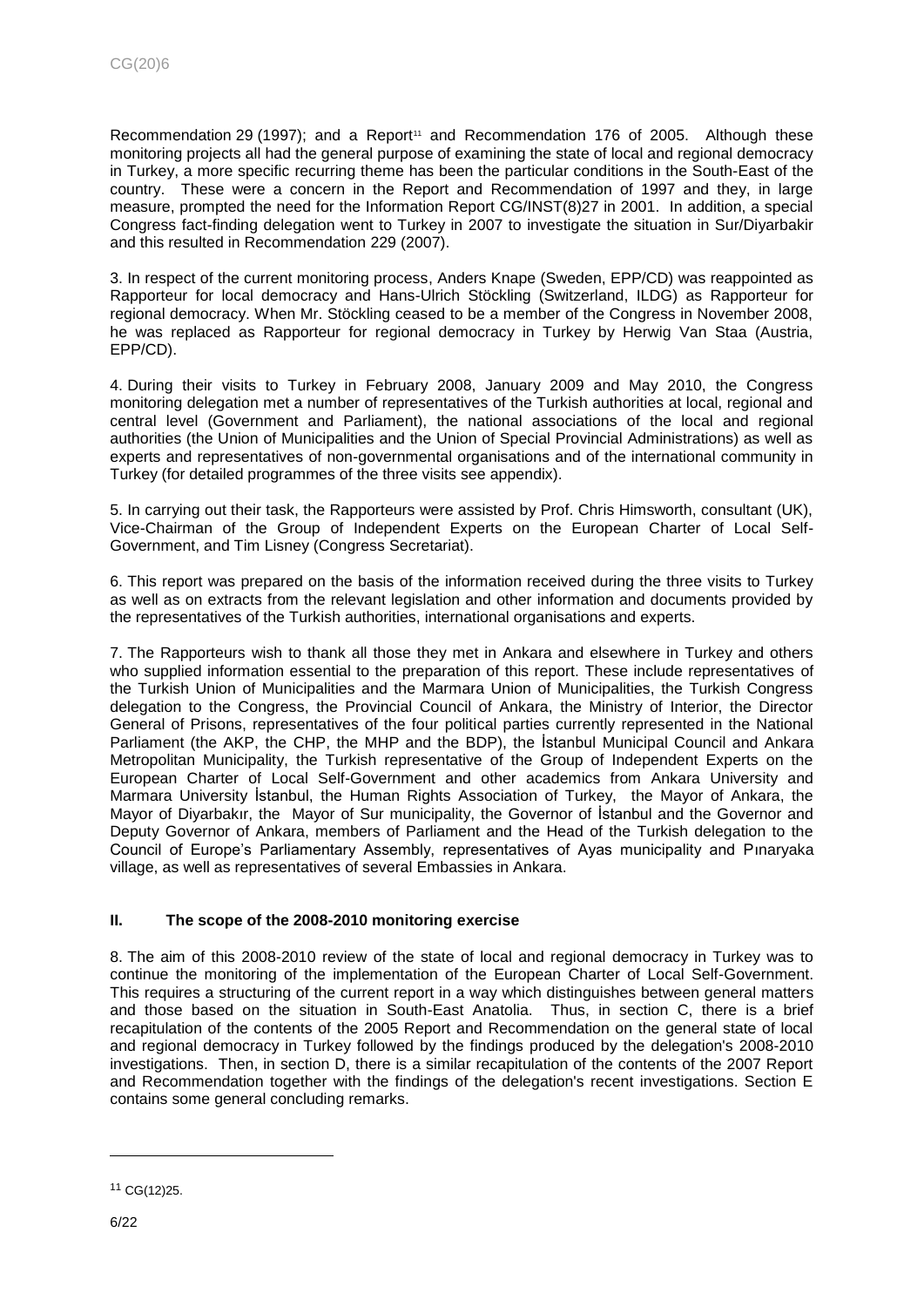## <span id="page-6-0"></span>**III. The report and recommendation of 2005 on local and regional democracy in Turkey**

9. The Congress Recommendation 176 (2005) fell into two sections. In section A were some general comments and recommendations on the process of reform of both local and regional (provincial) government in Turkey. The Congress recognised the "clear signs of a commitment to a substantial institutional change" by the Government, as evidenced, in particular, by the enactment of the Law on Metropolitan Municipalities 2004, the Law on Municipalities 2005 and the Law on Unions of Municipalities 2005. But other reforms (including laws on village administration, municipal revenues and the public service) were still anticipated and it was recognised that more reforming measures were required and that Turkish political circles were rather divided about the general devolution project. The Congress recommended continued progress with the reform process, in close consultation with the Association of Turkish Municipalities.

10. In section B of Recommendation 176 the Congress made a number of more specific observations and recommendations - related, in each case, to the standards required by the Charter. These included the further transfer of powers to local authorities - especially smaller municipalities and villages (para. 11); steps to be taken to ensure the recruitment by local authorities of high quality staff (para. 13); in the light of evidence of unjustified state intervention in the supervision of local authorities (including the suspension and dismissal of mayors), the changing of Article 127 of the Turkish Constitution to ease state tutelage of local authorities (para. 15); the need for the reform of provision of financial resources for local authorities to bring Turkey into line with Article 9 of the Charter authorities had insufficient financial resources and were too dependant on central government grants (para. 17); the need for greater use of local authorities' consortia and unions to improve service delivery especially by small municipalities; for the Association of Turkish Municipalities to become a permanent partner of central government and for the requirement of Ministry authorisation for a municipality to join an international organisation to be lifted (para. 20).

11. On provincial administration, the Congress acknowledged progress in the removal of governors from the presidency of provincial general councils and the restructuring of provincial executive committees but took the view that the central state retained a significant degree of control over provinces and recommended that there should be greater decentralisation at provincial level and an expansion of provincial capacities (para. 22).

12. Mr Zekeriya Sarbak, Deputy Under-Secretary in the Ministry of the Interior, used his speech at the Congress Session of Spring 2008 (13 March) between the first and second visits to Turkey, to provide an official update on general developments in local and regional government in Turkey since 2005, with specific reference to points raised in the Congress Recommendations including Recommendation 176 (2005). He mentioned, *inter alia,* the draft law on revenues discussed below and the continuing work on a villages law. Supervision of authorities had been redefined and new instruments "introduced to ensure transparency and accountability in the functioning and decision-making processes of local authorities". The contribution of the Law on Unions of Local Authorities was also referred to, as well as the operation of Article 127 of the Constitution.

13. In the light of the findings and recommendations of 2005, the principal focus of the rapporteurs' investigations in 2008-2010 was on the extent of change in the laws and the institutions and practice of local and regional government in Turkey during the intervening period. They were concerned, in particular, to ascertain whether progress had been made towards greater Charter compliance in the areas found to be deficient in 2005. In the following paragraphs, they list their principal findings.

#### <span id="page-6-1"></span>Constitutional reform

14. Although there have been some constitutional amendments in relation to other topics since 2005, there have been no amendments affecting local or provincial government. In particular, there has been no amendment of Article 127 and nor is any such specific amendment currently proposed. Instead, the focus seemed initially to be on the drafting of an entirely new Constitution for Turkey pursuant to earlier election undertakings by the ruling Justice and Development Party (AKP) in the course of which improved provision for the position of local and provincial government would be made. The rapporteurs were given to understand that a draft of a new Constitution had been produced by committees close to the AKP and this process was referred to by Mr Şarbak in his speech to the Congress in March 2008 (para. 12 above). However, it became apparent during the visit to Turkey in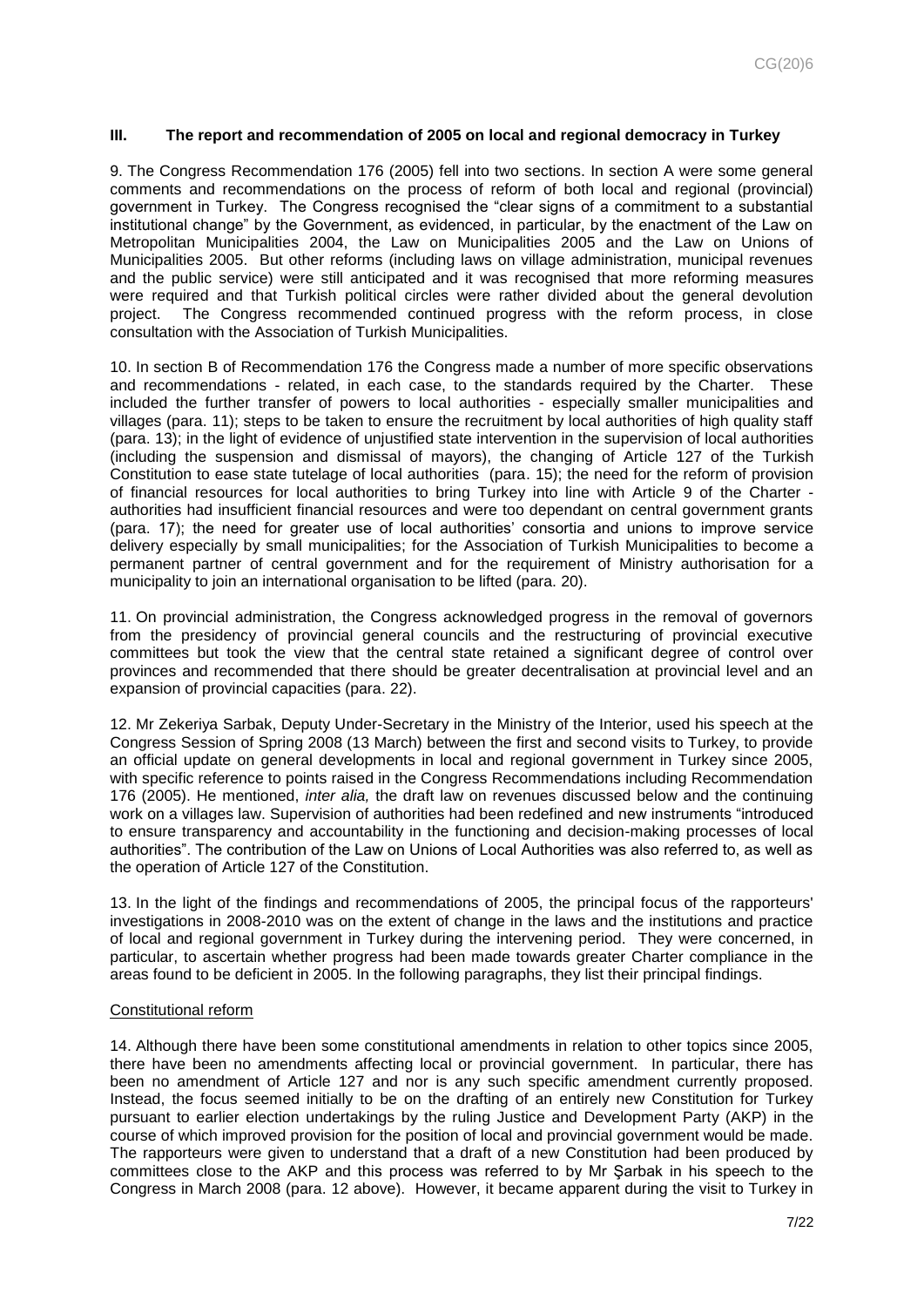January 2009 that progress towards a new Constitution was on hold. There had been political events in Turkey which had taken priority and which had tended to reduce the prospects for the cross-party co-operation which would greatly assist constitutional discussions.

15. More recently, however, a substantial package of constitutional reforms has been agreed by the Turkish Parliament. In early May 2010 amendments were approved, subject to a referendum proposed for July, which would reform, among others, the constitutional provision made for military courts, and appointments to the Constitutional Court and to the Higher Council of Judges and Prosecutors. A proposal to reform the constitutional rules for the banning of political parties was, at the same time, rejected by the Parliament. It is conceivable that the judicial reforms, if approved, might have some indirect effects for the conduct of local and regional self-government but none of the reforms is directly relevant to the concerns of the rapporteurs. In particular, no amendment to Article 127 has been proposed. The constitutional issue does remain important. The tutelage provision in Article 127 has a negative impact on the general Turkish decentralisation project. As noted below (para. 16), other existing constitutional provisions have been (in 2008) a barrier to specific reforms (the ombudsman and the transfer of functions to Special Provincial Administrations (SPAs)).

#### <span id="page-7-0"></span>Legislative and structural reform

16. As mentioned above, the period prior to the 2005 Report and Recommendation was one of great legislative activity – although, in some cases, implementation was slowed or halted by challenges in the Constitutional Court. Since then, however, the pace has slowed. The law anticipated in 2005 on municipal revenues has not yet been enacted, although a more limited Law on Allocations from Tax Revenues under the General Budget to Special Provincial Administrations and Municipalities (Law No. 5779 of 2008) was enacted (see paras 35 and 41 below) and came into force on 1 July 2008. Five years on, the delegation has been informed that more radical reform (including new sources of own revenues for municipalities and SPAs) is still in the pipeline. The rapporteurs understand that there are no present plans to enact a new law on the public service (as also anticipated in 2005) - but see below (para. 28) for the Regulations on the Principles and Standards Governing Staff Structures issued in February 2007. In 2004 the Institutional Law on Public Administration was passed by the Parliament but was returned by the President on the grounds that many provisions were unconstitutional, mainly because of conflict with the principle of the indivisibility of the state. However, some of that draft Law's provisions have since been enacted into law. Rules on internal audit are in the Public Financial Management and Auditing Law (No. 5018). Provisions to transfer responsibility for museums as well as the Directorates for Sports and Youth to the SPAs are being planned. Constitutional amendment will be required before the Agriculture and Health Directorates can be transferred. Similarly, it has been established that constitutional amendment will be required before the post of ombudsman can be established in Turkey.

17. Another recent enactment has been the Scale Reform Law (Law on Establishing Districts in the Borders of Metropolitan Municipalities and Making Amendments in Some Laws No. 5747 of 2008). This Law was a further response to the position recognised in the Municipalities Law of 2005 (No 5393) which was that many municipalities in Turkey were too small to discharge their statutory functions effectively. Article 4 of that Law raised from 2000 to 5000 the minimum population for the establishment of a new municipality. Now the Law of 2008 was supposed to remove all municipalities of under 2000 population – although this been only 10% achieved, in part, at least, because of judicial decisions, and further progress has been abandoned, with reliance instead being placed on the use of unions for service provision in smaller municipalities. In addition all "first-tier" municipalities within the areas of metropolitan municipalities have been merged with district municipalities. In certain respects, the date of effect of these reforms was delayed by constitutional challenge.

18. In general, these reforms appear not to have been controversial. The need for restructuring was widely recognised. The rapporteurs, however, have four observations:

(a) They are not satisfied that, given the extent of these reforms, the numbers of local authorities affected and the numbers of people affected, there was adequate consultation in accordance with Article 5 of the Charter.

(b) They received complaints in some quarters about the new municipality boundaries introduced by the Law. On the one hand it may be the case that some newly formed district municipalities include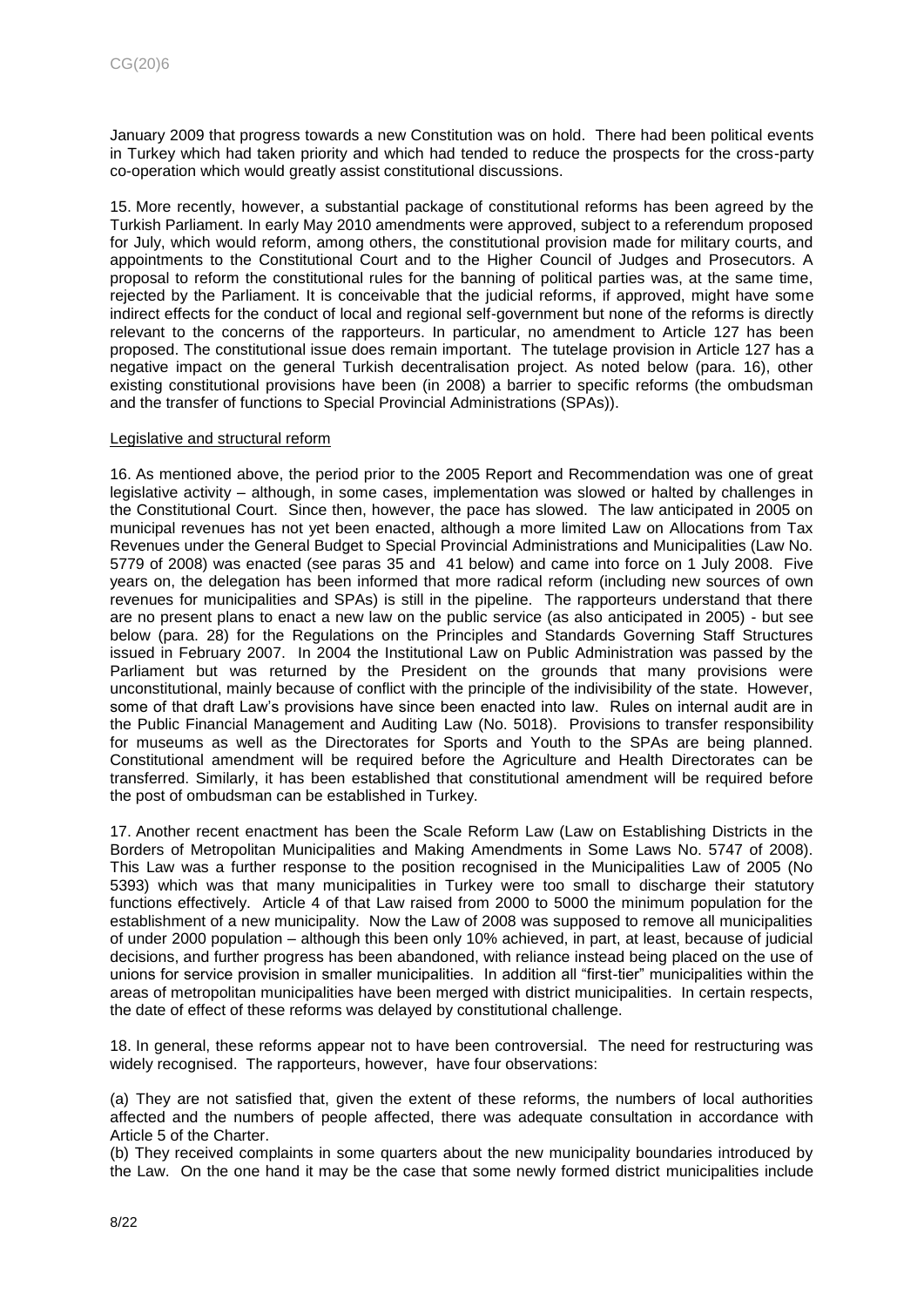areas and populations which are separated by other municipalities, which may, in turn, complicate service provision.

(c) They also received complaints that the drawing of the new municipal boundaries may have been manipulated for party political advantage.

(d) The fact that many former municipalities have now lost that status and become villages strengthens even further the case for reform of the Villages Law (see paras. 19 and 20 below).

19. It is understood that the Ministry of the Interior has in recent years been preparing a new Villages Law. A draft has been written and there have been consultations within and outside Government. It is expected that the draft will be formally adopted by the Government in the coming months and will then be introduced into the Parliament.

20. Although the Congress delegation has not seen a draft of the Law, it is understood that it will reform the organisational structures, the functions and the funding of villages. It is also expected to enable co-operation between smaller villages in the delivery of services. The details of this Law, when eventually promulgated, will be very important. One question is whether its coverage will include the small settlements outside villages. If not, those may be left with no local self-government below the level of the SPA.

21. Already achieved in 2005 was the enactment of the Law Abolishing the Directorate General of Village Affairs and Amending Certain Laws (No 5286). The central Directorate General of Village Affairs was abolished and the services it had discharged were transferred to the metropolitan municipalities in the Provinces of İstanbul and Kocaeli and to the special provincial administrations in the other provinces. The impact of this reform is discussed below (para. 41).

#### <span id="page-8-0"></span>The powers/responsibilities of municipalities and villages12

22. As mentioned above, a concern in 2005 related to the weakness of municipalities (especially smaller municipalities) and of villages in terms of their powers and responsibilities. In the case of villages (where legislative reform has not yet been enacted), the rapporteurs believe that little has changed. This is serious because, although there have been substantial population shifts in Turkey in recent decades, there is also a substantial continuing rural population. Around 12 m people (17% of the total population) live in villages of which there are about 34,000 - with a further 47,000 smaller settlements. In those areas where there is no municipal government, village government is the only local self-government that exists below the level of the (regional) provincial government. If village government is weak or non-existent, then there can be no Charter-compliant local self-government in these areas. The impression of the rapporteurs is that, whether within or outside municipal areas, village government continues to be very weak both institutionally and financially. There are no guaranteed sources of revenue (although the salaries of *muhtars* – Headmen - but not councillors are paid by Central Government, via the Special Provincial Administrations) and reliance is placed on help with equipment etc. from the Governor/municipality.

23. The delegation is aware of two projects launched by the Ministry of the Interior to try to improve the delivery of local services in villages, in particular the provision of drinking water and roads. The Kőydes project (2005) for villages and the Beldes project (2007) for municipalities with less than 10,000 inhabitants have provided funding to enable provincial and district governors as well as special provincial administrations to make additional provision for these services). In the case of Köydes, the full allocations have been 200 million TL in 2005, 2 billon TL in 2006, 2 billion TL 2007, 500 million TL in 2008, 500 million TL in 2009, and 525 million TL in 2010. In the case of Beldes, 300 million TL was allocated in 2007. There are differing views on the extent to which these projects actually assist in the creation of stronger local self-government. It can be argued that they do help because the Projects give rights to local elected people such as *muhtar*s and members of special provincial assemblies to select the works which will be funded. These elected people can also determine the works which may be financed with the surplus, in comparison with the previous situation in which works were determined centrally by the Directorate General of Village Affairs. In order to guarantee transparency,

<sup>12</sup> Special Provincial Administrations are discussed in para 41 below.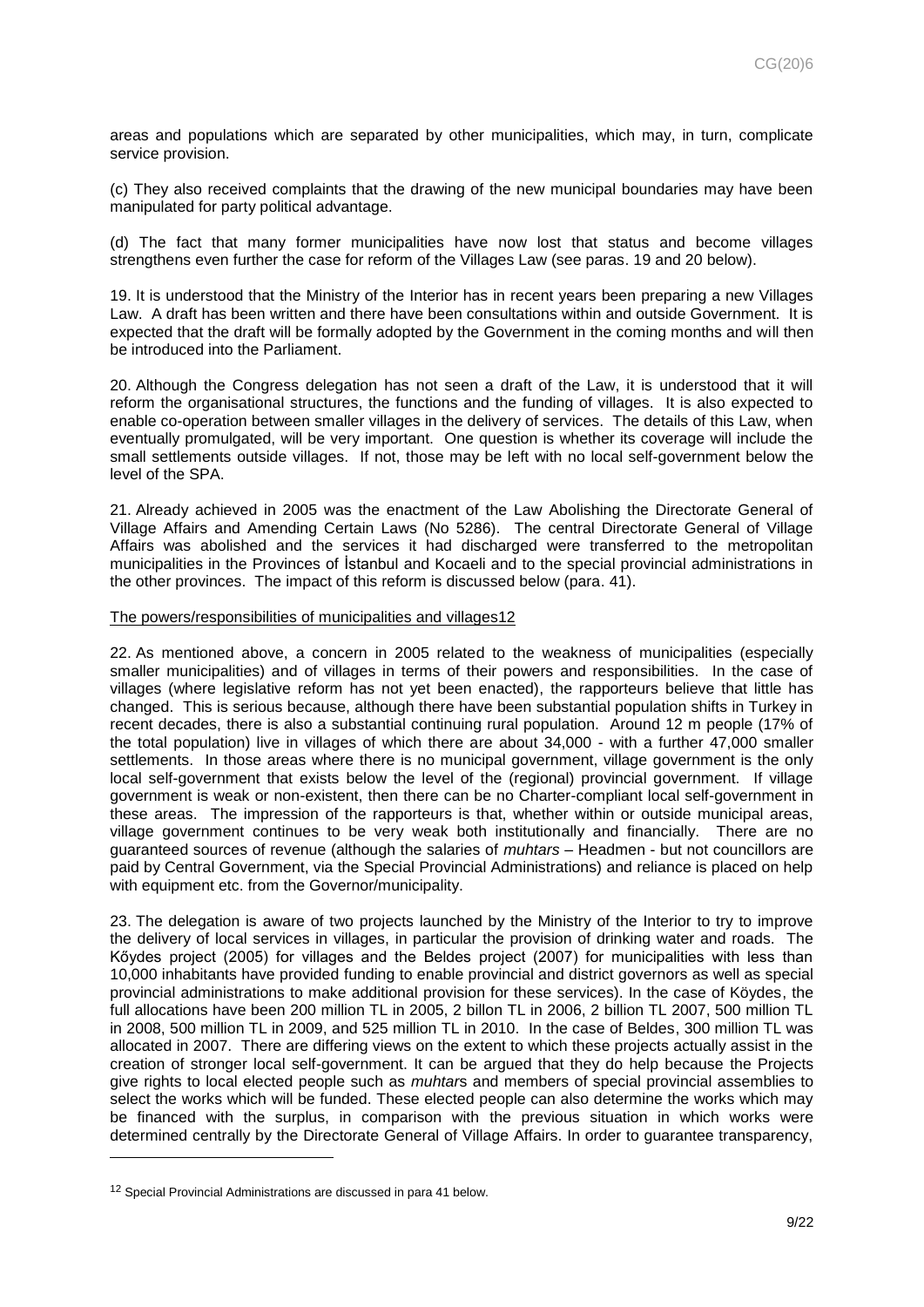the rapporteurs call on the Turkish authorities to continue to supervise closely these projects while allocating the funds and to carry out necessary investigations in case of complaints of discrimination.

24. As with the villages, the impression of the rapporteurs is that the actual working competences of small municipalities in Turkey are rather limited. This is, of course, an issue which is closely related to that of financial provision and to provision for co-operative working between municipalities (see paras. 34 and 36 below). A concern in 2005, which seemingly continues into 2010, is the position of those municipalities which are within the area of metropolitan municipalities. From the rapporteurs' observations of a rural area north of Ankara, service delivery in some small municipalities is very weak indeed. This is, of course, something which may improve with the abolition of the smallest municipalities under the Scale Reform Law 2008 (see para. 17 above).

25. The standard functions of municipalities are set out in Article 14 of the Municipalities Law as follows:

#### <span id="page-9-0"></span>*Mandatory functions:*

Provided that these services are of a local community nature, municipalities deliver, or contract out the delivery of, services in the following areas:

- urban infrastructure facilities such as town planning, water supply, sewage and transport;
- geographic and urban information systems;
- environment, environmental health, hygiene and solid waste;
- police, fire fighting, emergency, rescue and ambulance services;
- urban traffic; funerals and cemeteries; tree planting, parks and green areas;
- housing;
- culture, art, tourism, publicity, youth and sport; social services and social assistance; weddings; vocational and skills training;
- economic and commercial development;
- metropolitan municipalities and municipalities with a population of more than 50,000 open shelters for women and children.

## <span id="page-9-1"></span>*Optional functions:*

- pre-school educational establishments
- build/commission state schools at all levels and equip/repair them
- health-care facilities
- conservation of cultural and natural assets
- support of students and sports clubs and sportsmen/sportswomen
- food banking

26. A power of "general competence" originally also contained in Article 14 was annulled by the Constitutional Court.

27. The rapporteurs consider that the functions listed in para. 25 might be too daunting for the smaller municipalities in Turkey and it seems that the enactment of the Scale Reform Law and its abolition of many of them recognised the same phenomenon. It will have to be seen whether all the remaining municipalities can discharge effectively their statutory burdens. At the other end of the scale, there are many large and well-resourced municipalities which could probably handle more service provision. At present the rapporteurs do not detect any great enthusiasm for expanded powers on the part of the Union of Municipalities but, if their financial position could be improved (see paras. 34 and 35 below), the rapporteurs believe that the case for expanded powers could be made.

## <span id="page-9-2"></span>Staffing in municipalities

28. Concerns expressed in 2005 have been addressed, in some measure at least, by the "Regulations on the Principles and Standards Governing Staff Structure in Municipalities, their Subordinate Bodies and Unions of Local Authorities" promulgated by the Ministry of the Interior and the State Personnel Department with effect from 22 February 2007. These provide for the way in which the posts of staff employed as municipal public servants and private-law employees of municipalities are created,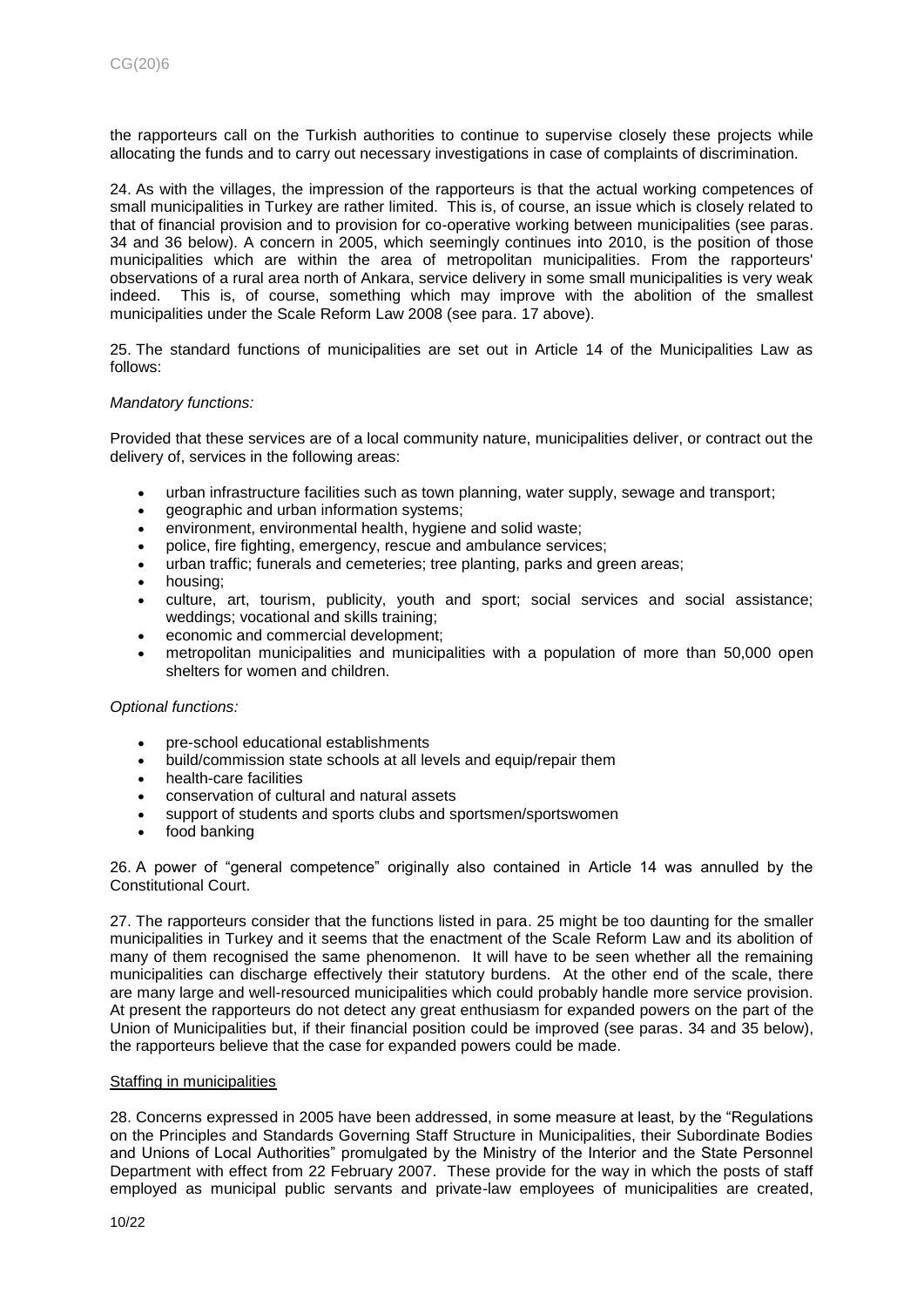altered and abolished by municipal councils. Actual appointments are made by mayors (in the case of Secretary Generals to Metropolitan Municipalities, formally by the Ministry but on the proposal of the mayor) and reported to councils. Many different specialised staff may be appointed - including, in some categories, on a part-time basis.

#### <span id="page-10-0"></span>Administrative supervision of municipalities

29. It has already been noted that the power of administrative tutelage/trusteeship by central government over local authorities as contained in Article 127 of the Turkish Constitution is an impediment to Charter compliance. This has to remain a continuing cause for criticism until constitutional reform is undertaken. In the meantime, however, the Law on Public Financial Management and Auditing (No. 5018) makes provision for both the internal and external supervision of municipalities.

30. Internal supervision is conducted by auditors on behalf of the mayor. External supervision is conducted by the Audit Court to ensure compliance of the acts and expenditure of municipalities with the law and with their "institutional purposes, targets and plans" and to report its findings to Parliament. In addition, under para. 77 of the Law, the Minister of the Interior may/must, in the case of deterioration of the whole financial management and auditing system or where indications of obvious misuse of authority or damage to the public interest has become apparent and either at the request of the mayor or with the approval of the Prime Minister, order the competent auditors to inspect the system of financial decision-making and procedures, in respect of lawfulness. Reports go to the Coordinating Council for Internal Supervision and the mayor for necessary steps to be taken. Nonfinancial procedures are also monitored by the Ministry of the Interior in relation to the lawfulness and to "internal consistency of the administration". Separately para. 57 of the Municipalities Law (No. 5393) enables the Ministry of the Interior to refer to a district judge a question of whether a municipality's services are seriously disrupted in such a way as to affect adversely the population's health, tranquillity and welfare. If the judge so finds, the minister can request the mayor to remedy the situation, failing which the provincial governor can be requested to intervene and to provide the service.

#### <span id="page-10-1"></span>Supervision of villages

31. Under the terms of the Law on Special Provincial Administration, villages are supervised by provincial and district governors - at least half of villages must be inspected by district governors each year. Decisions of a muhtar can be set aside if "not in the village's interests". A muhtar who does not perform his duties "properly" can be suspended. But the governor cannot take decisions in a muhtar's place and, if a decision is set aside, reasons must be given.

#### <span id="page-10-2"></span>Suspension from office and the dissolution of municipal councils<sup>13</sup>

32. Under the terms of the Constitution, the Minister of the Interior can suspend from office "local authority organs" or their members in respect of which a criminal investigation is opened on a prosecution brought on account of an offence connected with their functions, as a provisional measure pending final judgment. A municipal council may be dissolved by the Supreme Administrative Court following notification by the Ministry of the Interior if it neglects to perform statutory functions in time and this impedes or delays the municipality's work or it takes decisions on "political issues"<sup>14</sup> unrelated to its functions.

33. The delegation was supplied with some facts and figures on suspensions of mayors and dissolutions of councils. It appears that, between August 2004 and November 2007, 13 mayors were suspended and, during 2006-08, 5 councils were dissolved. In May 2010, three mayors were in a state of suspension – two following convictions for bribery/corruption and court orders; one currently subject to criminal investigation, also for corruption.

<sup>13</sup> See also section D below.

<sup>14</sup> See also section D below.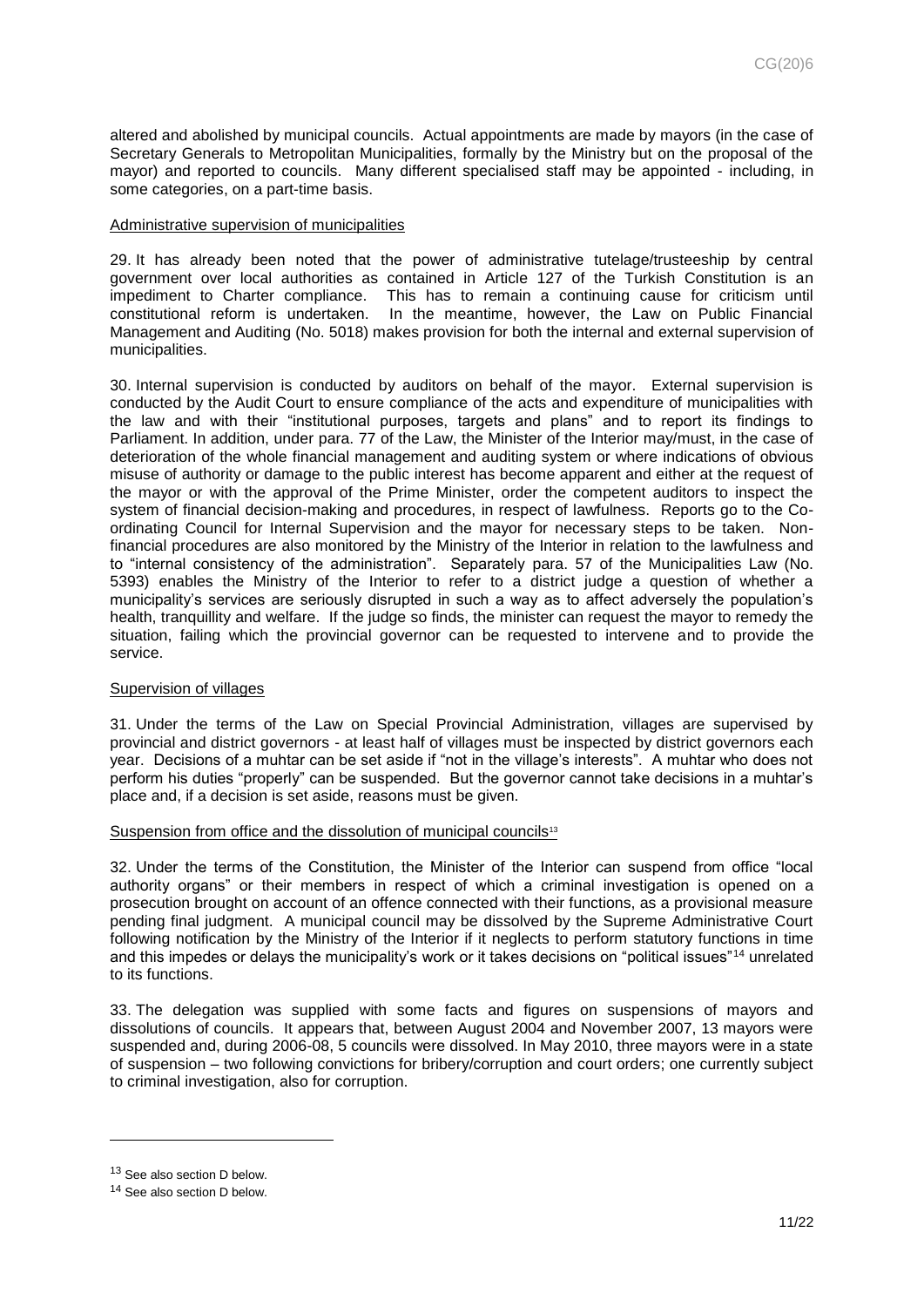## <span id="page-11-0"></span>Financial provision for municipalities

34. A big concern in 2005 was the lack of adequate financial provision for municipalities and too great a dependence (especially by smaller municipalities) on central government grants. Because the principal reforming Law on Revenues has not yet been enacted, this is a position that has not changed in 2010. The delegation received sustained complaints from the Association of Municipalities that, with the exception of a limited number (perhaps four) metropolitan municipalities, the level of funding was inadequate. Funding is skewed in favour of the large urban areas.

35. However, the Law on Allocations from Tax Revenues (No 5779 of 2008 - see para. 16 above) has been enacted. This has given ordinary municipalities 2.85% of the total general budget tax revenues collected. This is distributed by the Bank of Provinces by reference principally to the population of the municipality (80%) and then to its "development index"(20%). The allocation of a "development index" is done by reference to broad categories of degrees of development generated by the State Planning Organisation. The rapporteurs' understanding is that this reform has indeed benefited municipalities by up to 20-30%. On the other hand:

(a) This leaves Turkish municipalities even more heavily dependent upon centrally determined grants. Their "own resources", although theoretically derived from a wide range of local taxes and charges, amount to only a small percentage of their annual revenue. It is to be expected that this position will change significantly when the principal new Law on Revenues is enacted.

(b) Prior to Law No. 5779, Central Government power was unlimited regarding deduction of funds earmarked for local administrations, due to their accumulated debts. The new legislation improves the situation in favour of local administrations by limiting the power of the Central Government to a maximum of 40%."

## <span id="page-11-1"></span>Local authorities' right to associate (Art. 10 of the Charter)

36. It was already noted in Recommendation 176 of 2005 that the new Law on Associations/Unions should provide increased opportunities for local authorities to co-operate by means of consortia in the discharge of some of their functions. It appears that some such opportunities for the formation of such unions have indeed been taken and the delegation was supplied with the following figures:

| <b>Types of Union</b>          | Those whose<br>members are all<br>villages | Those whose members include<br>municipalities and Special Provincial<br><b>Authorities</b> | <b>Total</b> |
|--------------------------------|--------------------------------------------|--------------------------------------------------------------------------------------------|--------------|
| <b>Infrastructure Unions</b>   |                                            | 119                                                                                        | 120          |
| Unions of Municipalities       |                                            | 78                                                                                         | 78           |
| <b>Drinking Water Unions</b>   | 116                                        | 43                                                                                         | 159          |
| <b>Irrigation Unions</b>       | 105                                        | 292                                                                                        | 397          |
| Unions for Service to Villages |                                            |                                                                                            |              |
| Delivery                       | 908                                        |                                                                                            | 908          |
| <b>Others</b>                  | 6                                          | 97                                                                                         | 103          |
| Total                          | 1,136                                      | 629                                                                                        | 1,765        |

It is, however, difficult to assess the significance to be attached to these facts and figures.

37. The same Law now provides the statutory basis for the formation of the Union of Turkish Municipalities. This is evidently a flourishing organisation, with all 2947 municipalities as its members, whose aims and activities include the representation and defence of the interests of its members, the scrutiny of laws before and during the parliamentary process, and the training of municipality staff. The Congress delegation heard of substantial engagement by the Union in the training of municipality staff, using the Charter of Local Self-Government as a benchmark.

38. In many respects the Union has, it seems, become the permanent partner of central government in the preparation of local government policy. On the other hand, the delegation is also aware that, in relation to some recent legislative proposals (notably the draft Law on Allocations), the Union was left unconsulted. On the other hand, following discussion with both officials in the Ministry of the Interior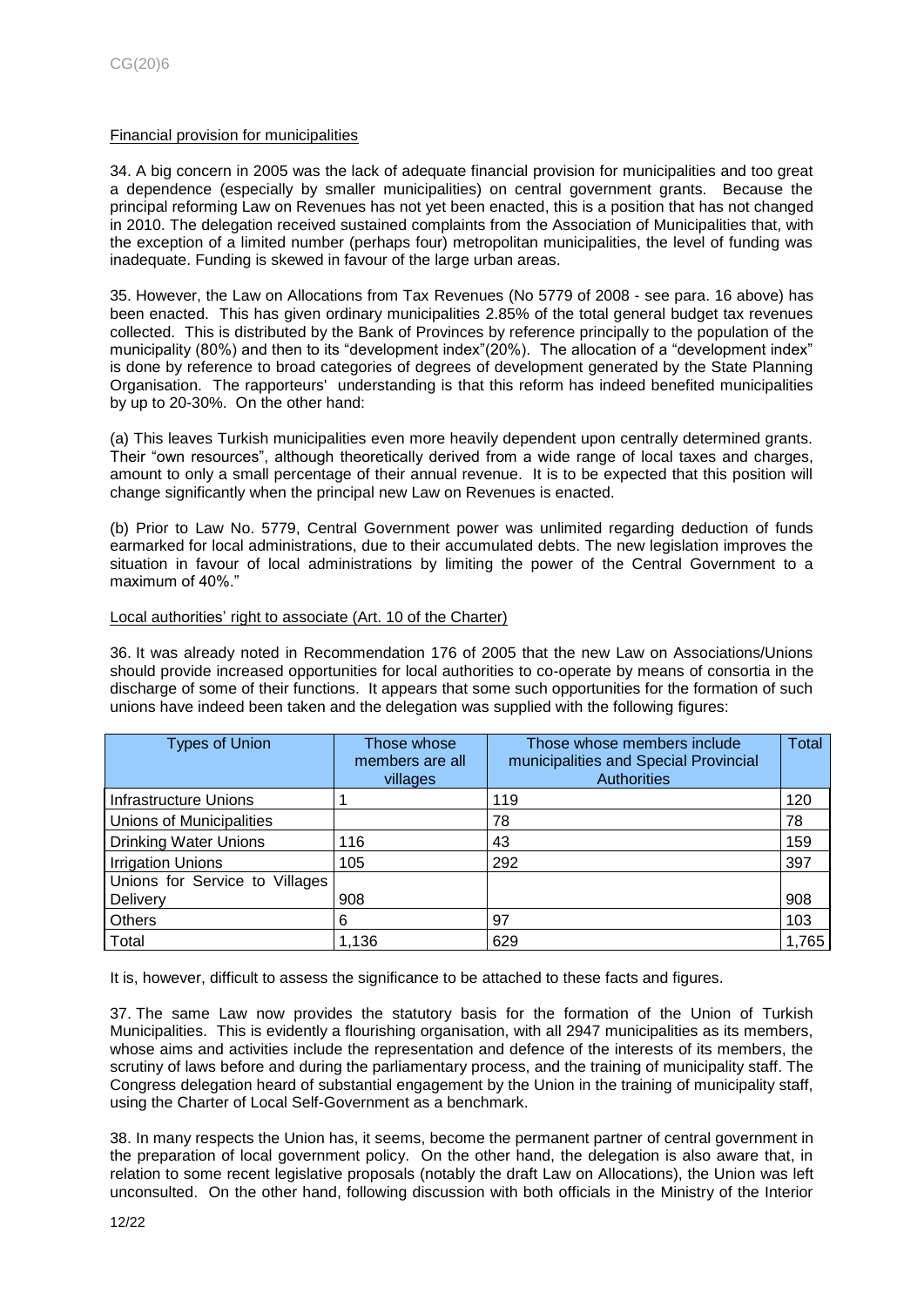and representatives of the Union of Municipalities, the rapporteurs are now aware that, more recently, communications between the Ministry (and also, as necessary, some other Ministries) and the Union have improved. The Union no longer complains that it is not consulted on relevant legislative and administrative initiatives. In addition to the domestic policies and proposed legislation of the Ministry, there is a continuing need for a substantial involvement of municipalities in the EU accession process. Although there have been complaints by the Union that the Ministry supplies it with inadequate information on the Ministry's proposals, there was also an acknowledgement on the part of the Union that it is sometimes insufficiently proactive in seeking to engage fully with its Central Government counterparts. It is possible that two particular factors contribute to this situation:

(a) The current domination of both Central Government and the Union by a single political party (the AKP) may be leading to a greater use of internal contacts within the party, rather than structured consultation and discussion between the institutions.

(b) The overlapping roles of officials who hold or have held office in the Ministry but also serve the Union and/or the Turkish Delegation to the Congress may be reducing the institutional distance between the Ministry and municipalities and thus (adversely) affecting the distinctive relationship between the two.

39. Separately, the delegation believes that thought should be given to the repeal of the statutory requirement that all municipalities are obliged to be members of the national Union. The rapporteurs can see the advantage of this to the Union in that it automatically boosts membership and membership subscriptions. It also ensures that, when all municipalities benefit from advantages secured by Union lobbying, all are also seen to have contributed to the effort. They can also see the advantage to the Ministry in being able to claim that for the Ministry to talk to the Union is to talk (notionally, at least) to all municipalities in Turkey. The rule of compulsory membership does, however, have an undemocratic character in its removal of choice from individual municipalities and be the cause of legitimate resentment by municipalities who feel that their particular interests and concerns are inadequately represented by the majority of member municipalities whose views they do not share. The rapporteurs understand that some ten municipalities are currently resistant to Union membership.

40. A particular complaint in Recommendation 176 was that the prior authorisation of the Ministry of the Interior was required for a municipality to join an international organisation. The rapporteurs understand that this requirement has not been lifted and repeat their recommendation that it should be.

#### <span id="page-12-0"></span>Special Provincial Administrations (SPAs)

41. Recommendation 176 of 2005 welcomed the changes made to improve provincial administration in Turkey. These had included strengthened powers and, in particular, the ending of the former inappropriate domination of the Governor as the president of the provincial general council. There are, however, several remaining issues with SPAs:

(a) Although the Governor has been removed from the presidency of the general council, his position remains distinctly anomalous as the chairman of the SPA's executive committee. There are rules for the resolution of differences between the executive committee and the council but there are bound to be continuing difficulties for the autonomy of provincial government in a situation where the SPA's chief executive is, in effect, an appointee of central government whose principal function is the discharge of State/central government functions in the province. Thus, critics argue that SPAs, despite the legislative changes, remain an arm of the governorship. Article 29 of the Law on SPAs formally designates the governor as "head of the SPA and the representative of its legal entity". And Article 30 provides inter alia for the governor to manage and administer the SPA; to appoint personnel; and to represent the SPA "in the public offices and ceremonies". The current position of the Governor does not reflect the spirit of the principles set out in the Council of Europe's Reference Framework for Regional Democracy.

(b) The functions of SPAs are defined in Article 6 of the SPA Law of 2005. Some (including a power to provide "services to respond to other needs within the borders of the province") are exercisable throughout the province. Others are exercisable only in those areas outside the borders of municipalities. The delegation is concerned, in particular, about those functions of SPAs in the areas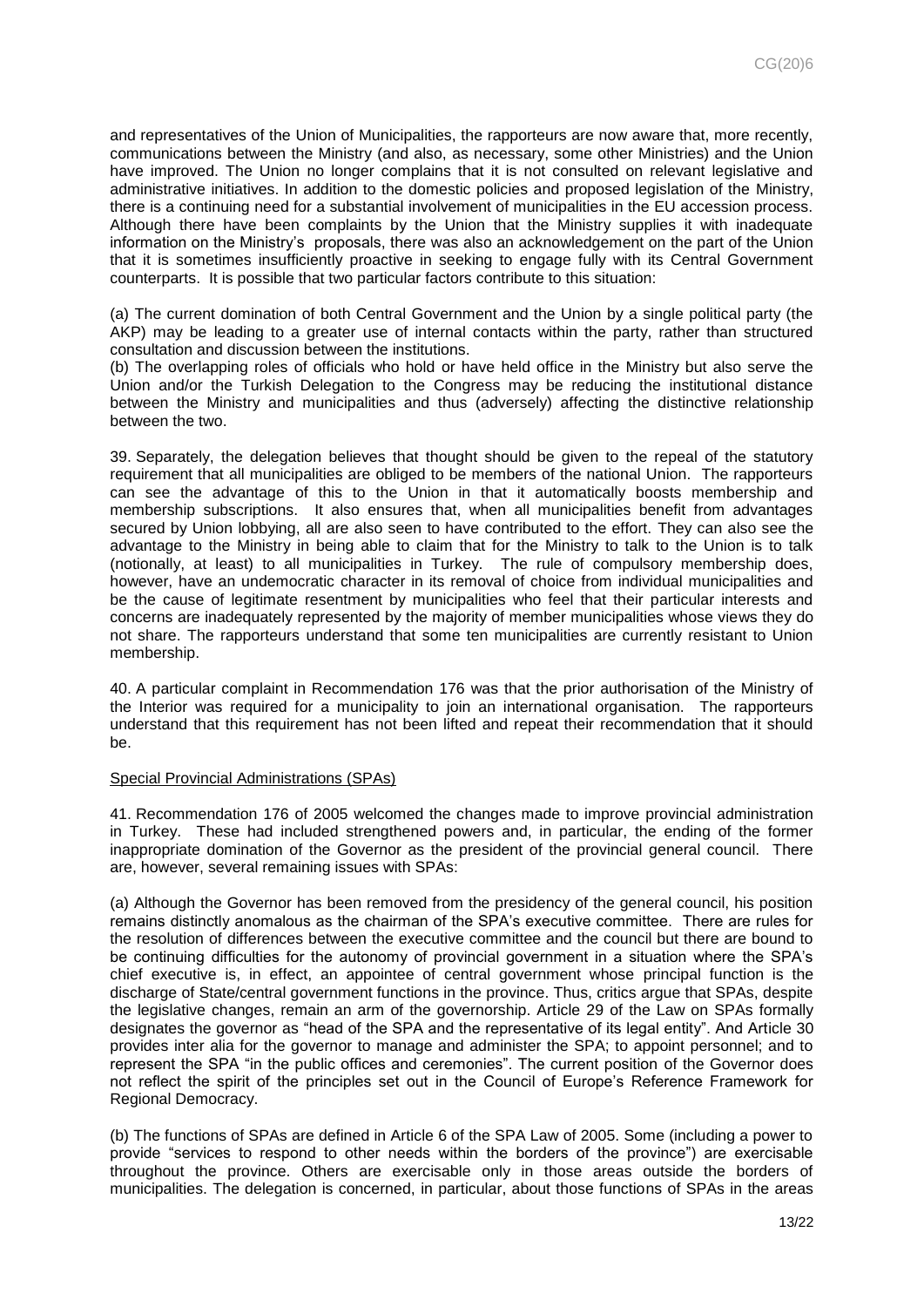outside municipalities, as mentioned above (para. 20). Although operating primarily at a regional level, SPAs become, in the absence of local self-government apart from the weak villages, the principal supplier of local services. There is regional government but very little local self-government.

(c) As also mentioned above (para. 16) some responsibilities are being transferred from central government departments to the SPAs. The functions of the former Directorate General of Village Affairs have already been transferred and these are to be joined by functions in relation to museums and sport. One concern expressed to the rapporteurs, however, has been that the transferred functions have been inadequately funded.

(d) As regards finance, like the municipalities, the SPAs have been affected by the Law on Allocations from Tax Revenues (Law No. 5779). This provides for distribution: 50% according to the population of the province; 10% by surface area; 10% by the number of villages; 15% by the rural population and 10% according to the provincial "development index". (For the "development index", see para. 35 above.) SPAs, however, await the new substantive law on revenues. In the meantime, SPAs have no access to "own resources" for their funding – something which contravenes the Reference Framework for Regional Democracy. Funding varies very substantially from one province to another.

(e) One particular consequence of the high degree of involvement of Governors in SPAs is in relation to the Union of SPAs. The Union comprises all 81 Governors plus 81 elected SPA council members. This gives the Central Government a substantial dominance of an association of regional authorities.

# <span id="page-13-0"></span>**IV The report and recommendation 229 of 2007**

42. As already mentioned in para. 2 above, a recurring sub-theme in the Charter monitoring of Turkey since 1997 has been the situation in South-East Anatolia. The specific circumstances which led to the Congress fact-finding mission to Turkey in August 2007 were as set out in para. 2 of the Report of that mission<sup>15</sup>.

"2. The immediate background to the Bureau's decision included concerns raised by two letters from Mr Osman Baydemir (Mayor of Diyarbakır and President of the Union of South East Anatolia Municipalities) of 18 September 2006 (to Mr Skard, President of the Congress) and 14 March 2007 (to Mr Bohner, Secretary General of the Congress). The concerns related to legal proceedings mayors and municipalities notably: a case against 56 mayors for supporting Roj TV (a station broadcasting in the Kurdish language) in a letter to the Prime Minister of Denmark; a case against Mr Baydemir for a press conference given by him; and a case against the Mayor and Council of the Sur Municipality (in Diyarbakır) for decisions taken to provide information in Kurdish. These letters had been followed by a decision on 14 June 2007 to remove the Mayor of Sur (Mr Abdullah Demirbaş) from office and to dissolve the Council; a letter of 19 June from Mr Wim Deetman, Mayor of the Hague and President of the "City Diplomacy" Committee of the UCLG to Mr Skard requesting that a Congress delegation visit Turkey; and a visit by Mr Demirbaş to Strasbourg on 26 June to meet members of the Congress Secretariat."

43. The principal focus of the mission was on the case of the Sur Mayor and Council but the opportunity was taken to investigate and report on some "broader contextual considerations". As to the Sur Municipality, the Rapporteurs<sup>16</sup> took the provisional view that, especially in the light of Congress Recommendation 12 (1995) on Romania and Recommendation 20 (1996) on monitoring the implementation of the Charter, the dissolution of the Council and the dismissal of the mayor were not a proportionate response to what had occurred.

44. On the "broader contextual considerations", taking into account views expressed by a wide range of different sources as well as the facts of a large number of Kurdish language events in Turkey and the relevant law (especially Arts 30 and 44 of the Municipality Law), the view was taken that the

<sup>15</sup> CG/BUR (14) 29 REV 2.

<sup>&</sup>lt;sup>16</sup> The Rapporteurs on the current monitoring exercise plus Ms Irina Pereverzeva (Russian Federation, L, SOC).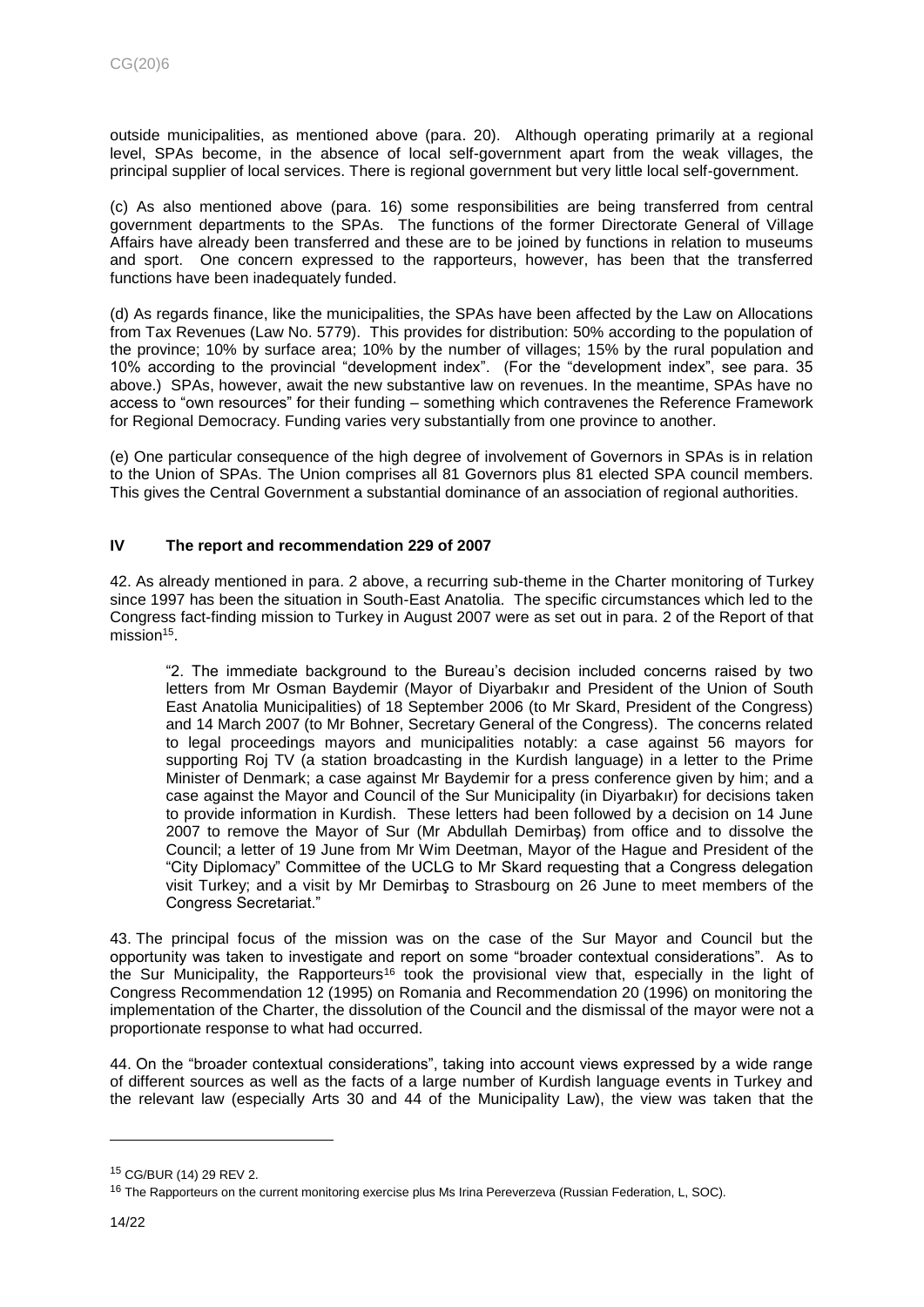current law was unsustainable. Recommendation 229 (2007) contained the following substantive paragraphs:

"5. Notes the following problems in the functioning of local democracy in Turkey:

*a.* the Turkish authorities permit a restrictive interpretation of "Turkish identity" which limits the cultural rights and freedoms of those Turkish citizens who use languages other than Turkish;

*b.* the measures taken against local authorities for using languages other than Turkish in the provision of public services are not being applied consistently to all languages;

*c.* the Municipality Law allows courts to prosecute mayors and municipalities and remove them from office for having made "political" decisions; whereas Article 3, paragraph 1, of the European Charter of Local Self-Government foresees that local government "has the right and the ability (…) to regulate and manage a substantial share of public affairs under their own responsibility";

*d.* Turkey has not signed and ratified the Council of Europe's Framework Convention for the Protection of National Minorities or the European Charter for Regional or Minority Languages;

6. Recommends that the Turkish authorities:

*a.* permit municipal councils to use languages other than Turkish in the provision of public services when appropriate;

*b.* reform the Municipality Law to allow mayors and municipal councils to take "political" decisions without fear of proceedings being taken against them;

*c.* sign and ratify the Council of Europe's Framework Convention for the Protection of National Minorities;

*d.* sign and ratify the European Charter for Regional or Minority Languages;

7. Recommends that the Committee of Ministers transmit this recommendation to the Turkish authorities;

8. Recommends that the Parliamentary Assembly take account of the preceding observations and recommendations in monitoring the extent to which the commitments undertaken by Turkey have been honoured."

45. In the light of the 2007 Report and Recommendation, the task of the current monitoring exercise was to investigate and report on events which had taken place since August 2007 and to establish whether there had been any legislative or other response to Recommendation 229. It should be noted that, in the course of the intervention referred to in para. 12 above, Mr Zekeriya Sarbak expressed his view that, in addition to the possibility of constitutional change, Turkey could be examining the possibility of signing the Charter for Regional and Minority Languages and the Framework Convention for the Protection of National Minorities after the current work on constitutional amendments was concluded.

46. The principal findings deriving from the delegation's enquiries during 2008-2010 can be divided into two stages. By the time of the visit to Turkey in 2009, it was apparent that there had been (a) no practical developments in the direction of the reinstatement of local self-government in Sur in advance of the local elections of 29 March 2009; and (b) no steps taken to implement the recommendations referred to in para. 44 above.

47. As to Sur, following the dismissal of the mayor and the suspension of the council, a decision was made by the Supreme Elections Board in January 2008 not to hold new elections in Sur - apparently on the grounds that there was then a period of less than 12 months before the next (normal) elections in March 2009. The basis of this decision is obviously questionable but, whatever its legality, its clear consequence was that Sur had no form of elected self-government for the extended period from 14 June 2007 to March 2009. The government of Sur was in the hands of the appointed Deputy Governor. However, the former mayor, Mr Demirbaş, was a candidate in the elections and indeed won the election to be mayor once again.

48. More broadly, a rather confused situation on Kurdish language recognition was also emerging in 2009. On the one hand, warnings and prosecutions for language "misuse" were continuing and there was no prospect of legislative change. On the other hand, a Kurdish language TV channel (TV6) had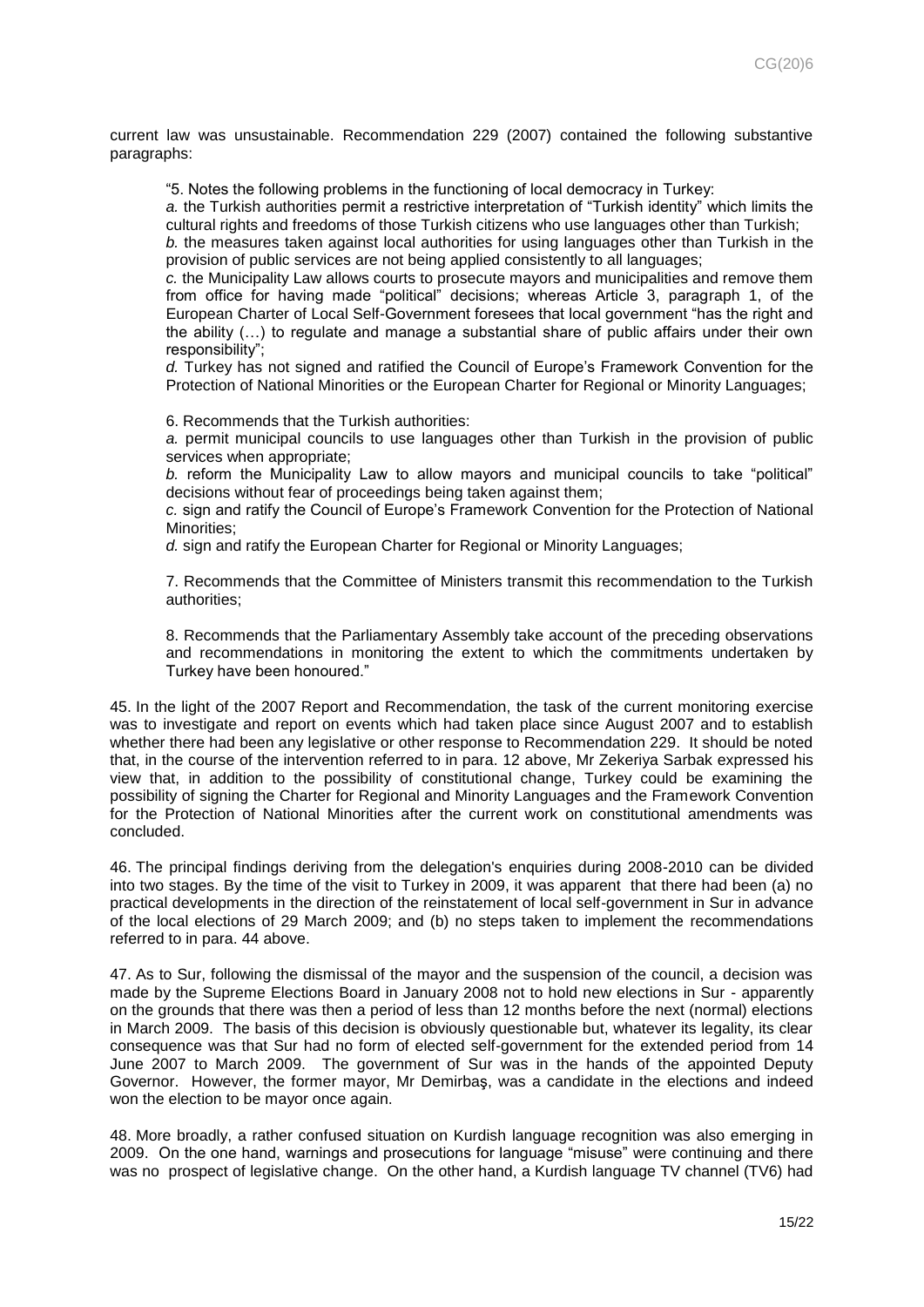been established, although its potential benefits were being viewed cautiously as long as the general lack of recognition of the language by the state continued.

49. The second period since the local elections of March 2009 which the delegation has been able to monitor in 2010 has been one of four, sometimes conflicting, developments:

(a) The Government of Turkey launched in November 2009 its Democratic Initiative, often referred to as the "Kurdish opening" although, as formally announced, it contained no direct reference to the Kurds or the Kurdish conflict. As explained by the Minister of the Interior, Beşir Atalay, the proposed reforms would include the full freedom to use languages other than Turkish (and the establishment of a new Living Languages Institute), fewer military checkpoints in the South East, new human rights bodies (a Turkish Human Rights Agency, an Anti-Discrimination and Equality Board and a commission for complaints about the security forces), and the return to their homes of people driven from them by fighting.

(b) On the other hand, in December 2009 the Kurdish political party known as the DTP was closed down by order of the Constitutional Court on the grounds that it had become a "focal point of activities against the indivisible unity of the state, the country and the nation". A successor party, the BDP, was quickly established but one continuing consequence of the closure of the DTP is that two of its most prominent members (MPs Ahmet Türk and Aysel Tuğluk) along with 35 other party members were banned from participation in politics for a period of five years. Former members of the DTP have filed an application to the European Court of Human Rights challenging the closure.

(c) 2009-2010 has also been a period during which a high level of violence in the South East of the country has recurred.

(d) Most prominently for the purposes of this report, the period since the elections of 2009 has been one in which substantial numbers of people have been detained in prison on grounds of alleged terrorist involvement. Three waves of arrests took place in April, September, and December 2009. On 14 April some 50 people (mostly DTP members) were arrested and detained. On 11 September, a further 18 people were detained. On 24 December more than 80 people were detained, and then on 28 December an additional 24. The group arrested in September included Şeyhmus Bayhan, Chair of Diyarbakır SPA Council and a substitute member of the Congress. The group arrested in December included Leyla Güven, Mayor of Viranşehir and a permanent member of the Congress, together with, once again, Abdullah Demirbaş, the Mayor of Sur.<sup>17</sup> It was only in 2009 that the members of the Kurdish party (at that time the DTP) were included in the Turkish Congress delegation. The rapporteurs understand that, in total, some 1,500 people are now being held in detention without charge or trial, of whom eight are current mayors of municipalities, nine are former mayors, 39 are municipal councillors and 12 are SPA councillors. In addition to all the detentions pending charges and trial, there have also been some high profile prosecutions for allegedly terrorist related activities affecting prominent local politicians. In particular, in April 2009, the Mayor of Diyarbakır, Osman Baydemir, and the Mayor of Batman, Nejdet Atalay, were both sentenced to ten months imprisonment for disseminating PKK propaganda (describing its militants as "guerrilla fighters"). Both have appealed. In the meantime, Mr Baydemir has had a ban on foreign travel imposed by the court.

50. It is difficult to overstate the extent of the effect of the huge number of pre-trial detentions on the working of the BDP and on the working of the democratic system (and, in particular, the local and regional democratic system) in the South-East of Turkey. They raise different concerns than those raised by the application of the severe language policies earlier described. These cases derive from the application of Turkey's anti-terrorist legislation and they fit into a much wider picture of the political and military conditions of Turkey than can be captured by this report which has to be confined to the condition of local and regional democracy. The rapporteurs do, however, have to take account of the consequences for local and regional democracy of the loss of this large number of elected officials and others. They have not the powers or capacity to investigate and report generally on the operation of Turkey's anti-terrorist legislation. They have also taken account of the observations of Central Government officials and others that the implementation of that legislation is a matter for the separate

<sup>&</sup>lt;sup>17</sup> At the time of the delegation's visit in May 2010, Mayor Demirbas was in such bad health that he had been hospitalised. Later in the month he was released from prison on medical grounds – a development welcomed in a Declaration by the Congress Bureau of 21 May.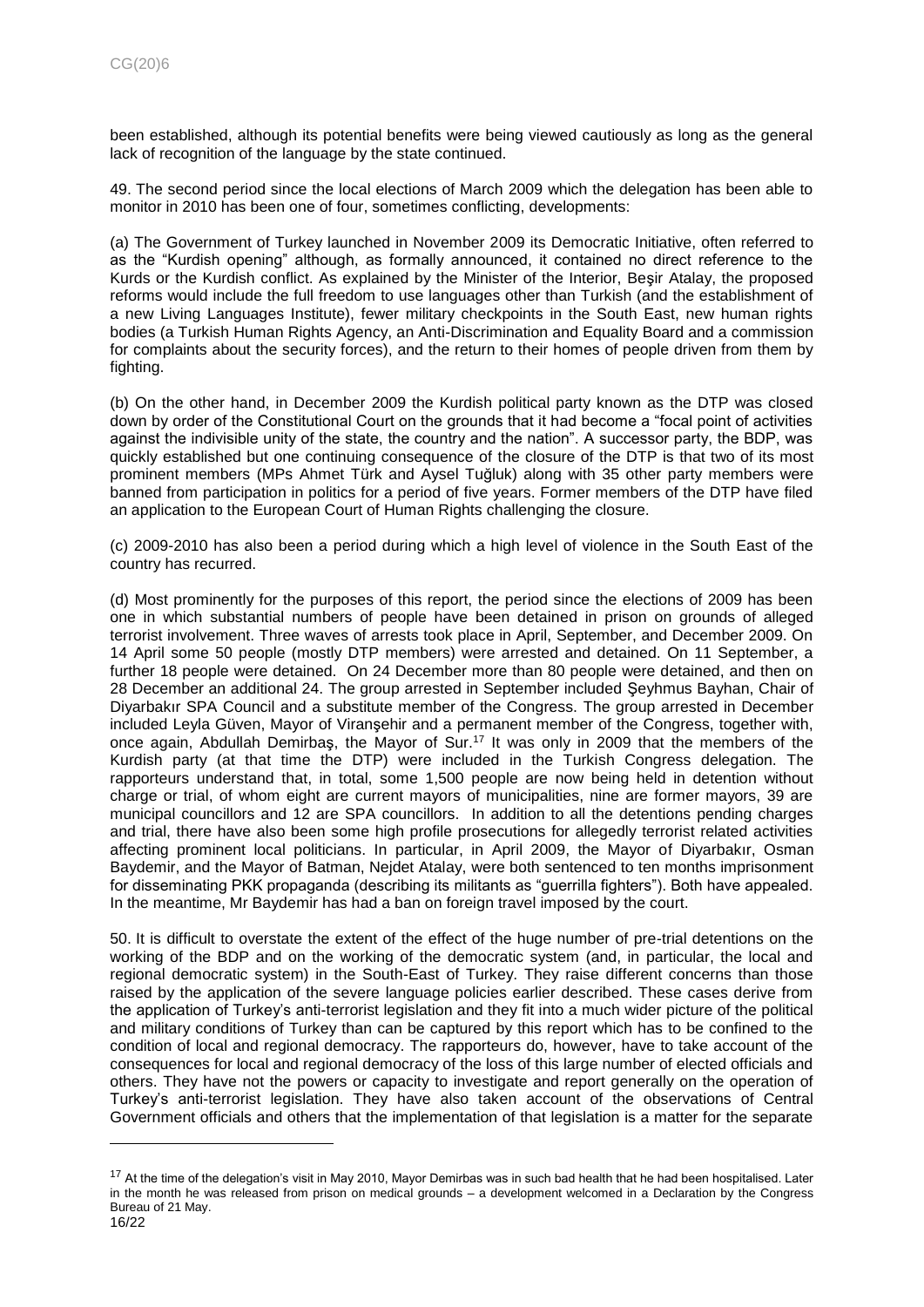institutions of the prosecution service and the judiciary. On the other hand, with their focus on the effect on elected officials and on the institutions of democracy, the rapporteurs have to take into account the disproportionately destructive effect of the implementation of the anti-terrorist legislation, measured by general European standards. Drawing upon existing legal sources in the jurisprudence of the European Court of Human Rights<sup>18</sup> and independent commentaries on the human rights situation in Turkey,<sup>19</sup> they are aware that the current difficulties derive from a mixture of factors including: broadly drawn definitions of offences in the criminal code, the zealousness of the police and prosecution authorities, the readiness of courts to imprison on remand for periods of up to two or three years pending trial (producing a situation in which over half of Turkey's prison population of nearly 120,000 are unconvicted remand prisoners), and the consequent overloading of the prison and court systems. Overall, these factors produce a situation which has a disproportionately oppressive effect on the rights of those held as suspects, one significant casualty of which is local and regional democracy in South Eastern Turkey.

## <span id="page-16-0"></span>**V. Conclusions and recommendations**

l

51. During its visits to Turkey in February 2008, January 2009, and May 2010 the delegation was struck by the extent to which there was agreement among its informants from all quarters that the pace of reforming change had slowed. The period of rapid legislative developments in 2004 and 2005 has been followed by five years of reduced activity – explained, in part at least, by the preoccupations of the AKP Government with its own struggle against Party closure during 2008, the constitutional reform initiative of 2009 - 2010, the referendum campaign of the summer of 2010, and, shortly, the campaign for the 2011 national elections. There is also a similarly shared consensus that rapid institutional change in Turkey will, in any event, always be difficult. The social, political and cultural inheritance of the founding principles of the Republic which place such a heavy emphasis (reinforced in the 1982 Constitution) on a unitary and indivisible state make the pursuit of decentralisation and the implementation of regional and local self-government very difficult. Those who oppose reform find security in the unitary principle and readily point out the potential dangers of reforms which might have a domino effect in the direction of the dismantling of the state. They have tradition and a conservative political class and bureaucracy on their side. On the other hand, the commitment to further reform, encouraged by the reforms already achieved in the Law on Municipalities, the SPAs, Unions and more recently on Scale Reform and the Allocation of tax Revenues, remains very much alive. It is, in particular, the declared will of the government to reform the Villages Law and to strengthen the financial base of local and regional self-government.

52. Based on the findings already described in this Report and bearing in mind the rules and principles of the Charter of Local Self-Government and the Reference Framework for Regional Democracy, the rapporteurs would recommend that:

(a) In the efforts undertaken in Turkey towards further Constitutional reform (whether eventually by the drafting a new Constitution or the further amendment of the existing Constitution) steps should be taken to improve the constitutional environment for strengthening decentralisation in the country (including the abolition of administrative tutelage – maintained by both the Constitution and other laws) (para. 15) and the introduction of greater freedom to use languages of choice in the public services (paras. 44 and 45).

(b) As part of a wider strategy for the reform of the institutions and procedures of the criminal law and procedure of Turkey, the disproportionate vulnerability of the system of local and regional democracy to the impingement on the human rights of elected officials must be reduced.

(c) The Government should consider the re-examination of its obligations under the Charter of Local Self Government with a view to expanding its commitment to be bound by its terms.

<sup>18</sup> See, in particular, *Cahit Demirel v Turkey* (No 18623/03) 7 July 2009. In that case, the Court wrote of "a systemic problem arising out of the malfunctioning of the Turkish criminal justice system and the state of Turkey's legislation". See also *Yakisan v Turkey* (No 11339/03) 6 March 2007.

<sup>&</sup>lt;sup>19</sup> See the Report by Thomas Hammarberg, Commissioner for Human Rights of the Council of Europe, (CommDH(2009)30, 1 October 2009) and also his press release of 26 May 2010, following his visit to Turkey during the previous three days.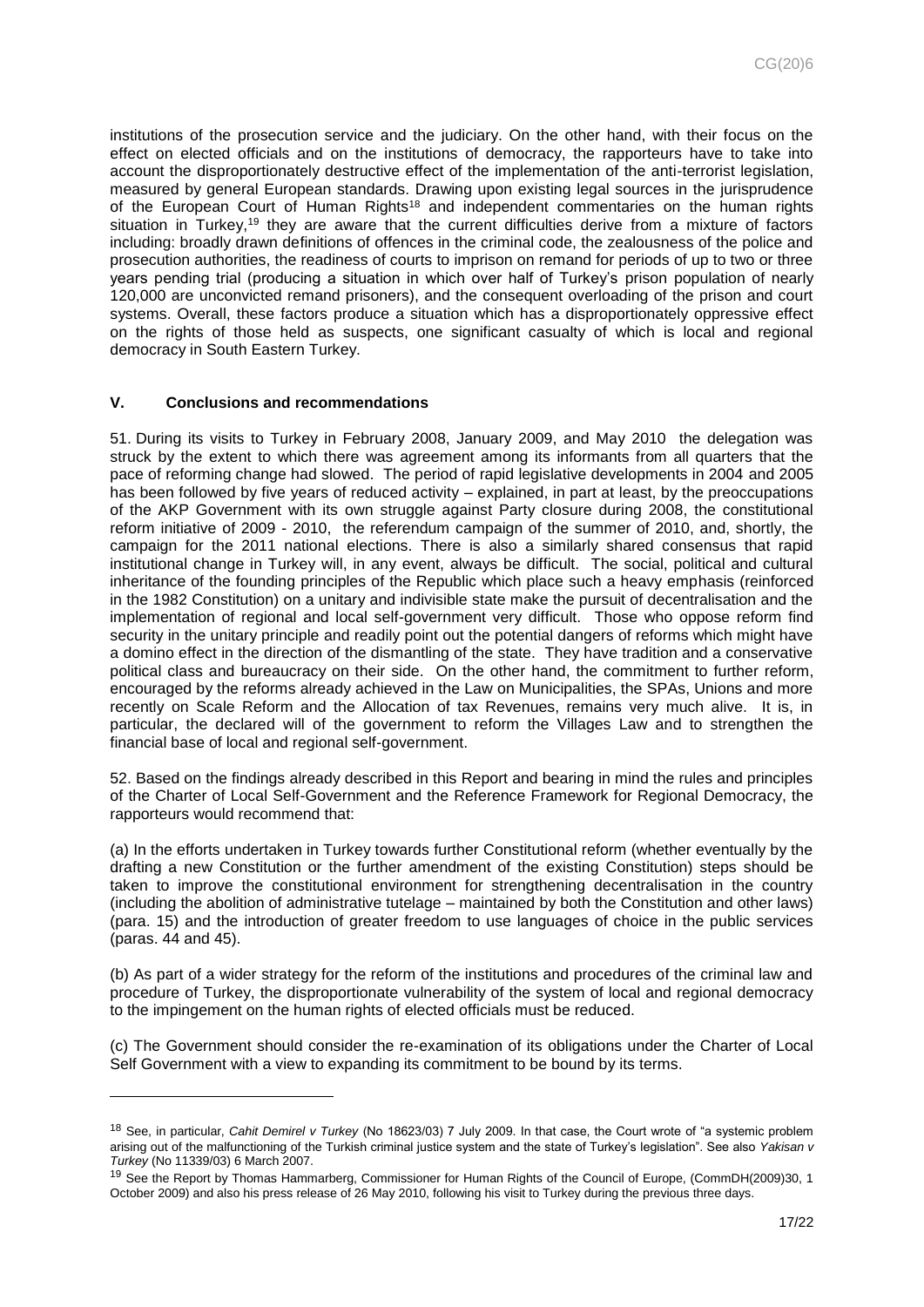(d) The Ministry of the Interior should complete its work to enact the new Villages Law (para. 20). (Separately, the rapporteurs have heard criticism of the current system of "village guards" and hope that they will be replaced in the broader reforms.)

(e) Similarly, the proposals for a new Revenues Law (in respect of municipalities, SPAs and villages) should be carried forward and implemented (paras. 16, 35 and 41(d)).

(f) Steps should be taken further to reduce the involvement of Governors in the work of SPAs and the influence of Governors over the SPAs' operations (para. 41(a)). This should include a reduction/removal of their influence in the Union of SPAs (para. 41(e)).

(g) The Government should seek to amend the Law on Unions to remove the need for Ministry approval of overseas links for municipalities (and SPAs) (para. 40).

(h) The Union of Turkish Municipalities should take responsibility (shared with that of the Central Government) for further improving the conditions for fuller and better consultation by Central Government on local government matters (para. 38).

(i) The Union and the Government should give consideration to changing the law which imposes on municipalities compulsory membership of the Union (para. 39).

(j) The Union should be more ambitious in asserting the claims of local government and, in doing so, liaise fully with regional unions of municipalities and with the Union of SPAs.

(k) In addition, the Municipalities Union should take a lead responsibility in the raising of consciousness among its members in relation to their rights guaranteed under the Charter.

(l) The recommendations contained in Recommendation 229 (2007) (paras. 44 and 45 above) are repeated.

(m) The Government should take the lead in further encouraging, through its training programmes and other means, the strengthening and support for the decentralisation programme.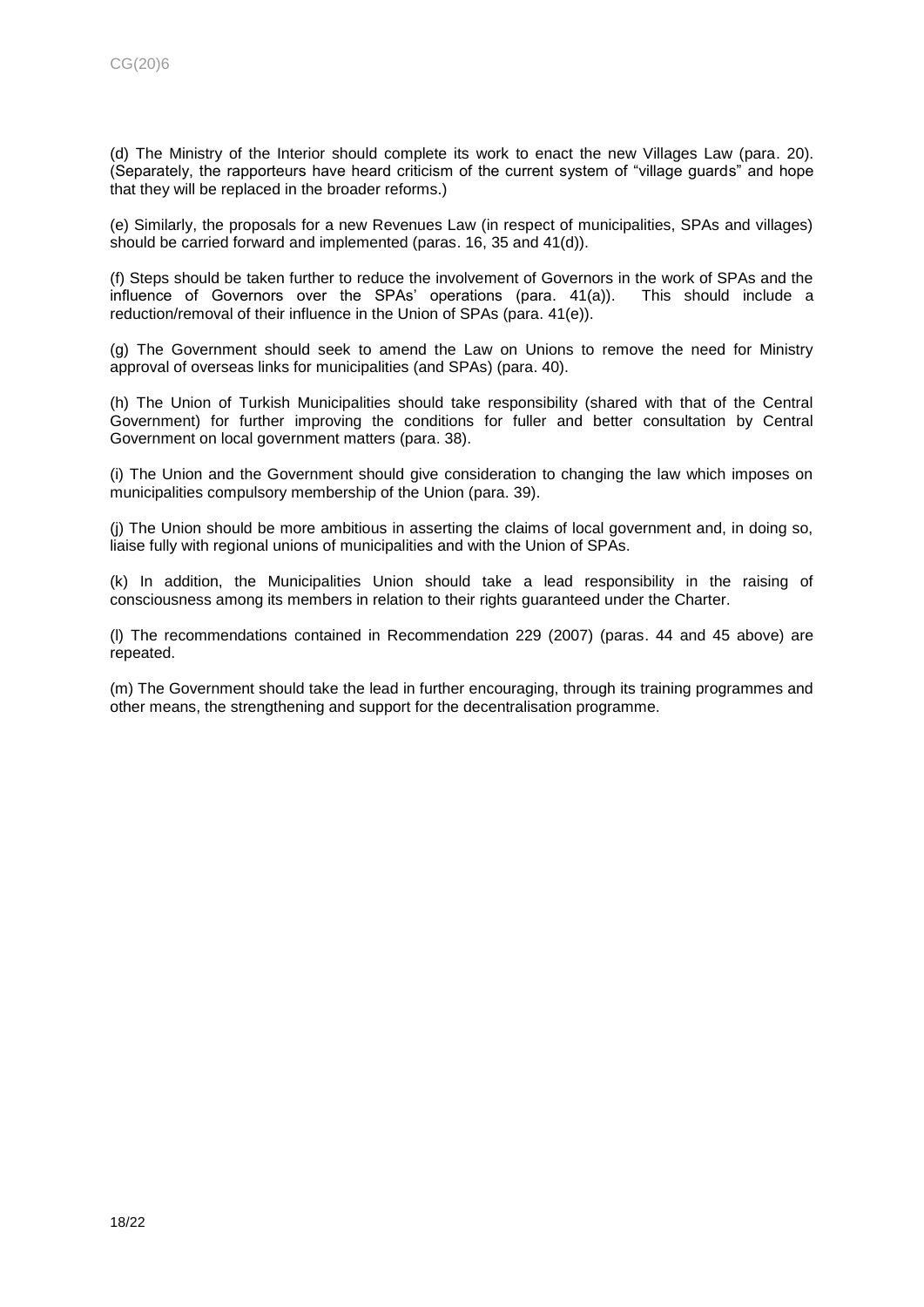# **APPENDIX**

# **Programme of the first monitoring visit of the Congress of Local and Regional Authorities on local and regional democracy in Turkey**

## **(Ankara, 25-27 February 2008)**

## **Congress delegation:**

- Mr Anders KNAPE Rapporteur on local democracy, Vice-President of the Congress, Sweden
- Mr Hans-Ulrich STÖCKLING Rapporteur on regoinal democracy, State Advisor / Government of Canton St. Gallen, Switzerland
- Prof. Christopher HIMSWORTH Consultant, member of the Group of Independent Experts on the European Charter of Local Self-Government, Professor of Law, University of Edinburgh, United Kingdom

#### **Monday 25 February 2008 (Ankara)**

- Prof. Ruşen KELEŞ, member of the Group of Independent Experts to the European Charter of Local self-Government

- Mr Yavuz MİLDON and other members of the Turkish national delegation to the Congress and members of the Executive Board of the Turkish Union of Municipalities of Turkey

## **Tuesday 26 February 2008 (Pınaryaka, Ankara)**

- Mr Latif ÇELEBİ, village headman (muhtar) of Pınaryaka and representatives of the Ayas village council

- Mr Osman BAYDEMİR, Mayor of Diyarbakır Metropolitan Municipality, Mr Abdullah DEMİRBAŞ, former Mayor of Sur municipality and Ms. Gültan KIŞANAK, Member of Parliament, Diyarbakır

- Mr Emrullah EREN, President of the Provincial Council of Ankara and other members of the Provincial Council

- Mr Aldo DE LUCA, acting Head of Mission of Switzerland, Embassy of Switzerland, and with Human Rights correspondents from several Foreign Missions to Turkey

# **Wednesday 27 February 2008 (Ankara)**

- Press Conference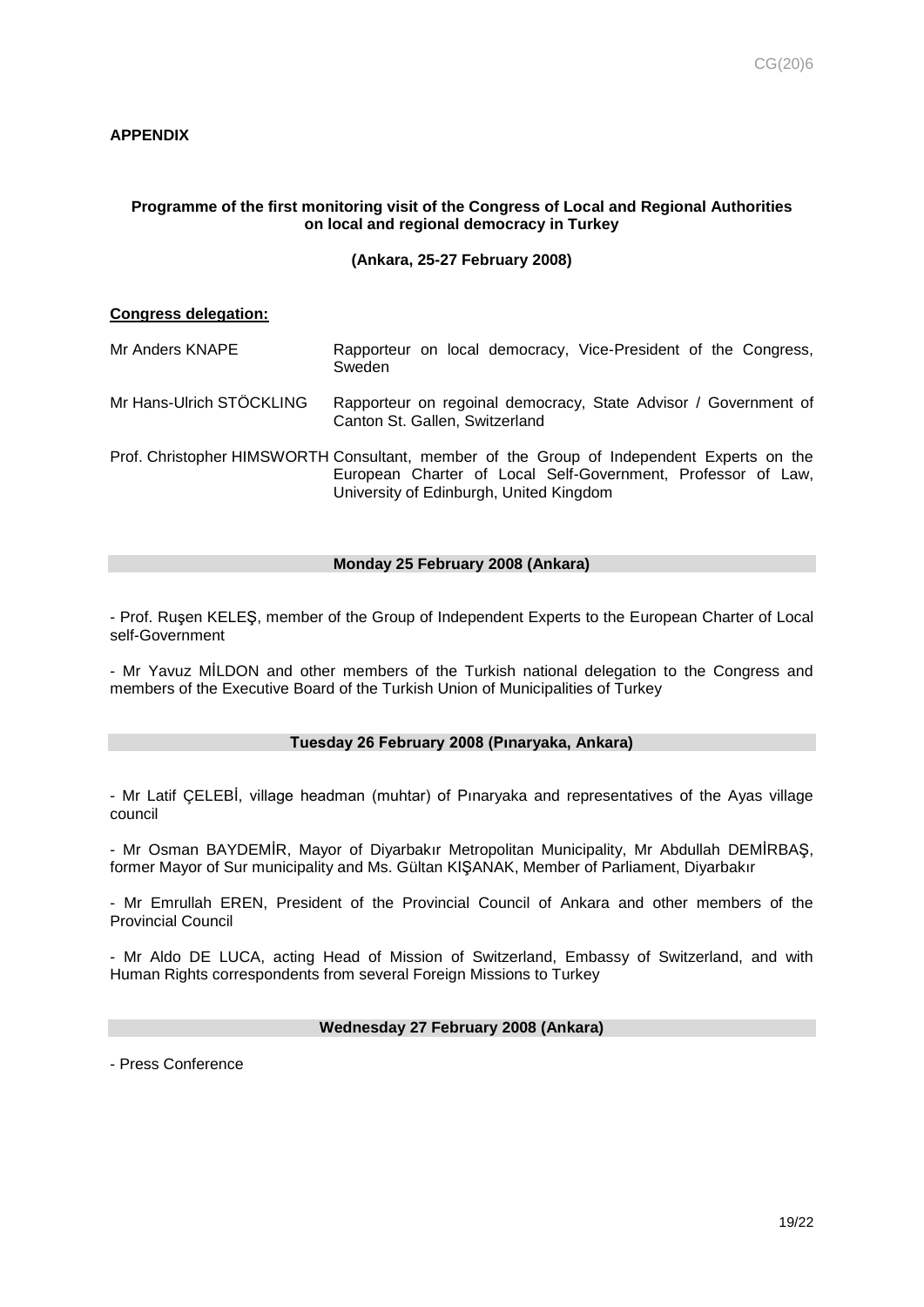## **Programme of the second monitoring visit of the Congress of Local and Regional Authorities on local and regional democracy in Turkey**

#### **(Istanbul - Ankara, 12-14 January 2009)**

## **Congress delegation:**

| Mr Anders KNAPE |        |  | Rapporteur on local democracy, Vice-President of the Congress, |  |  |
|-----------------|--------|--|----------------------------------------------------------------|--|--|
|                 | Sweden |  |                                                                |  |  |

## Dr Herwig VAN STAA Rapporteur on regional democracy, President of the Regional Parliament of Tyrol, Austria

Prof. Christopher HIMSWORTH Consultant, member of the Group of Independent Experts on the European Charter of Local Self-Government, Professor of Law, University of Edinburgh, United Kingdom

#### **Monday 12 January 2009 (Istanbul)**

- Prof. İbrahim KABOĞLU

- Mr Muammer GÜLER, Governor of İstanbul Province

- Mr Ahmet SELAMET, acting President of the Municipal Council, other representatives of İstanbul Metropolitan Municipality and Mr Murat DAOUDOV, Director of the Marmara Union of Municipalities

## **Tuesday 13 January 2009 (Ankara)**

- Meeting in the Ministry of Interior of Turkey with:

Mr Hasan CANPOLAT, Deputy Undersecretary Mr Ercan TOPACA, General Director for Local Authorities Mr. Hasan Hüseyin CAN, Deputy General Director for Local Authorities Mr. Okay MEMİŞ, Head of Department Mrs Gaye DOĞANOGLU, acting Head of the Turkish Congress delegation Mr. Murat ZORLUOĞLU, Secretary of the Turkish Congress delegation

- Prof. Rusen KELEŞ, Member of the Group of Independent Experts to the European Charter of Local Self-Government

- Mr. Melih GÖKÇEK, Mayor of Ankara and Mr Oktay ŞENDUR, Secretary General of Ankara Metropolitan Municipality

- Mr Erdoğan AYGENÇ, Deputy Governor of Ankara

- Prof. Baskın ORAN, Professor for International Relations at the Faculty of Political Science, Ankara **University** 

- Mr Osman BAYDEMİR, Mayor of Diyarbakır Metropolitan Municipality and Mr Abdullah DEMİRBAŞ, former Mayor of Sur

- Mr Aldo DE LUCA, acting Head of Mission of Switzerland, Embassy of Switzerland, and with Human Rights correspondents from several Foreign Missions to Turkey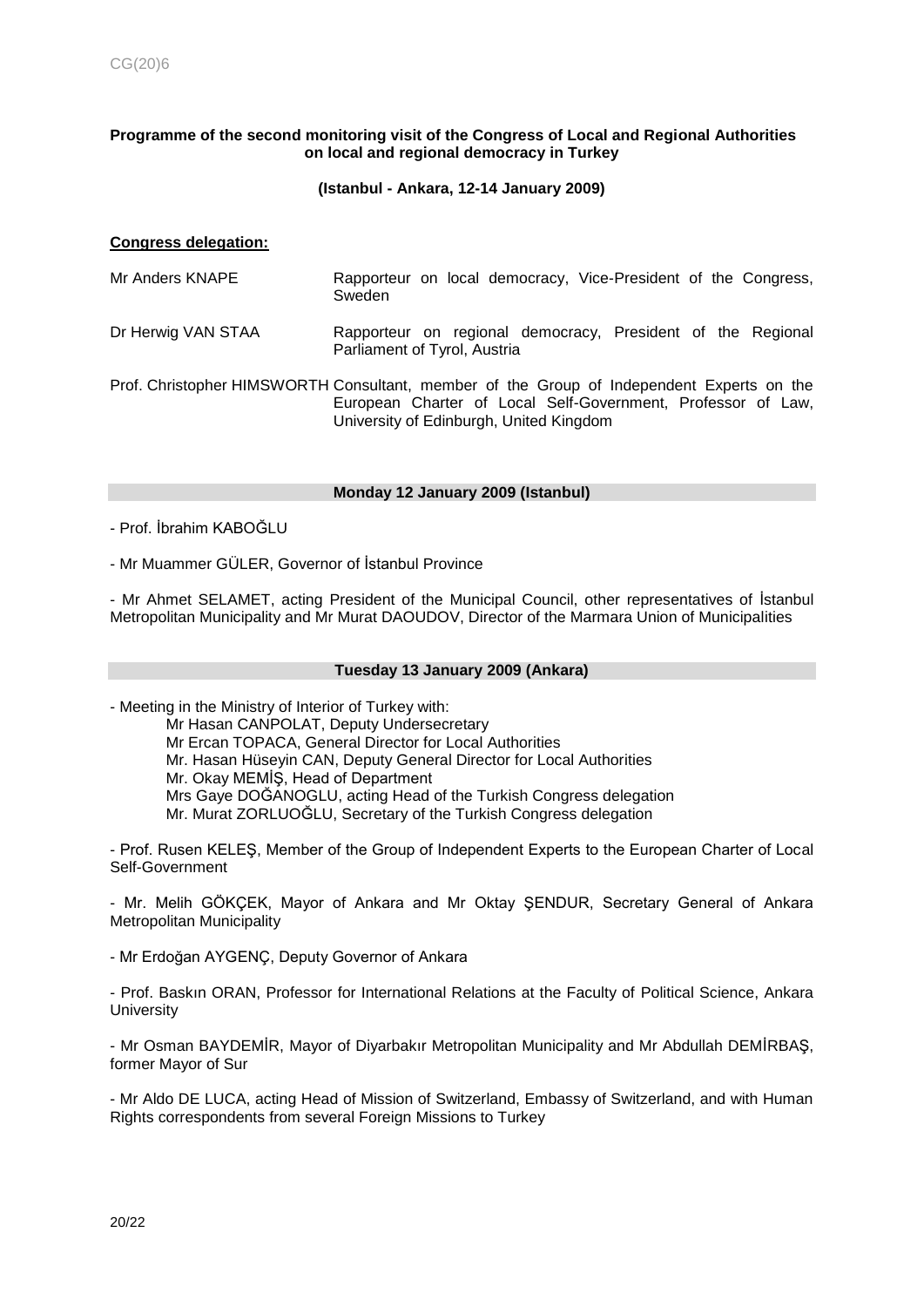## **Wednesday 14 January 2009 (Ankara)**

- Mr Osman BAYDEMİR, Mayor of Diyarbakır Metropolitan Municipality and Mr Abdullah DEMRBAŞ, former Mayor of Sur

- Mrs Gaye DOĞANOGLU, acting Head of the Turkish Congress delegation and other members of the Turkish Congress delegation; Mr. Murat ZORLUOĞLU, Secretary of the Turkish Congress delegation, and representatives of the Union of Municipalities of Turkey

- Mr Mevlut ÇAVUŞOĞLU, Head of the Turkish delegation to the Parliamentary Assembly of the Council of Europe

- Mr Ziyaeddin AKBULUT, Chairman of the Commission of Internal Affairs of the Turkish Parliament